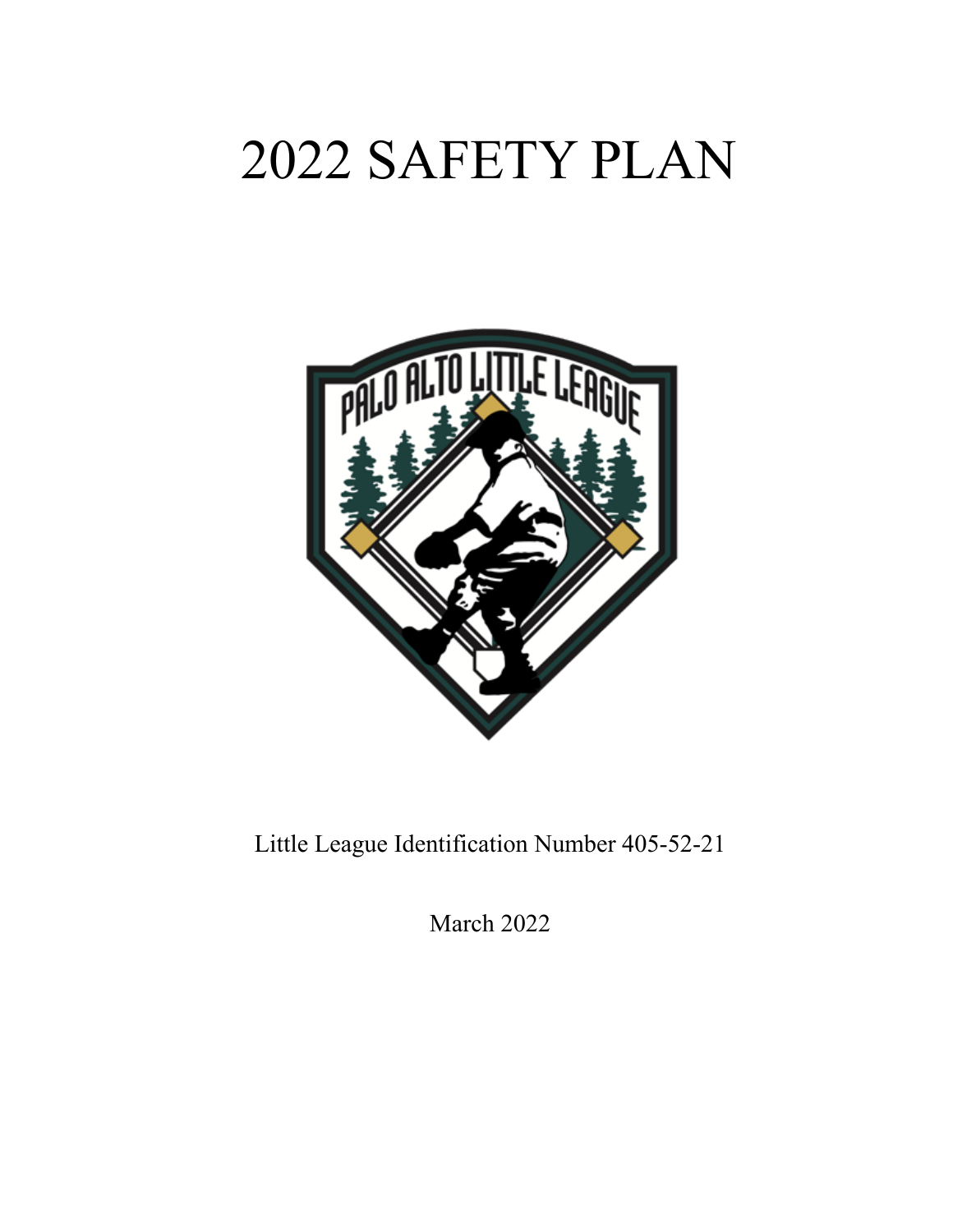## **Table of Contents**

| <b>SAFETY IS EVERYONE'S RESPONSIBILITY</b>                                  | 3  |
|-----------------------------------------------------------------------------|----|
| ROLES AND RESPONSIBILITIES                                                  | 4  |
| Safety Officer                                                              | 4  |
| <b>Equipment Manager</b>                                                    | 4  |
| <b>Player Agents</b>                                                        | 4  |
| Managers/Coaches                                                            | 4  |
| <b>Umpires</b>                                                              | 5  |
| Parents                                                                     | 5  |
| Players                                                                     | 5  |
| <b>VOLUNTEER BACKGROUND CHECK</b>                                           | 6  |
| <b>MANAGER &amp; COACH RESPONSIBILITIES</b>                                 | 7  |
| <b>SAFETY CODE</b>                                                          | 10 |
| <b>GUIDELINES FOR USE OF BATTING CAGES</b>                                  | 12 |
| REPORTING ACCIDENTS & INJURIES                                              | 13 |
| Phone numbers                                                               | 13 |
| What to report                                                              | 13 |
| When to report                                                              | 13 |
| Use The Incident Tracking Form To Report Injuries                           | 13 |
| Safety Officer Responsibility For Injury Reporting                          | 14 |
| Returning To Play Following Injury Or Illness -                             | 14 |
| SOME IMPORTANT DO'S AND DON'TS FOR AN INJURED PLAYER                        | 15 |
| <b>EMERGENCY CARE</b>                                                       | 16 |
| <b>HEAD INJURIES</b>                                                        | 17 |
| <b>What Is A Concussion?</b>                                                | 17 |
| Prevention And Preparation                                                  | 17 |
| What Should A Coach Do When A Concussion Is Suspected?                      | 18 |
| <b>GENERAL HEALTH</b>                                                       | 19 |
| Physical Concerns-                                                          | 19 |
| Medical Approval and Release -                                              | 19 |
| Communicable Disease Procedures -                                           | 19 |
| BASIC FUNDAMENTAL TRAINING AND SAFETY CLINIC FOR MANAGERS/COACHES & PLAYERS | 20 |
| <b>LIGHTNING PROCEDURES</b>                                                 | 20 |
| <b>ANNUAL FACILITY SURVEY</b>                                               | 21 |
| PALO ALTO LITTLE LEAGUE 2022 COVID-19 HEALTH & SAFETY                       | 22 |
| <b>GENERAL REQUIREMENTS &amp; RESTRICTIONS</b>                              | 22 |
| Before departing for any Little League Event                                | 22 |
| Participating at any Little League Event                                    | 23 |
| At Home (Recommended)                                                       | 24 |
| <b>GENERAL HEALTH RECOMMENDATIONS TO IMPROVE PERSONAL PROTECTION</b>        | 25 |
| Wash Your Hands Often:                                                      | 25 |
| Cover Coughs and Sneezes:                                                   | 25 |
| <b>REFERENCES</b>                                                           | 27 |
|                                                                             |    |

| <b>HELPFUL LINKS</b> | 28 |
|----------------------|----|
|                      |    |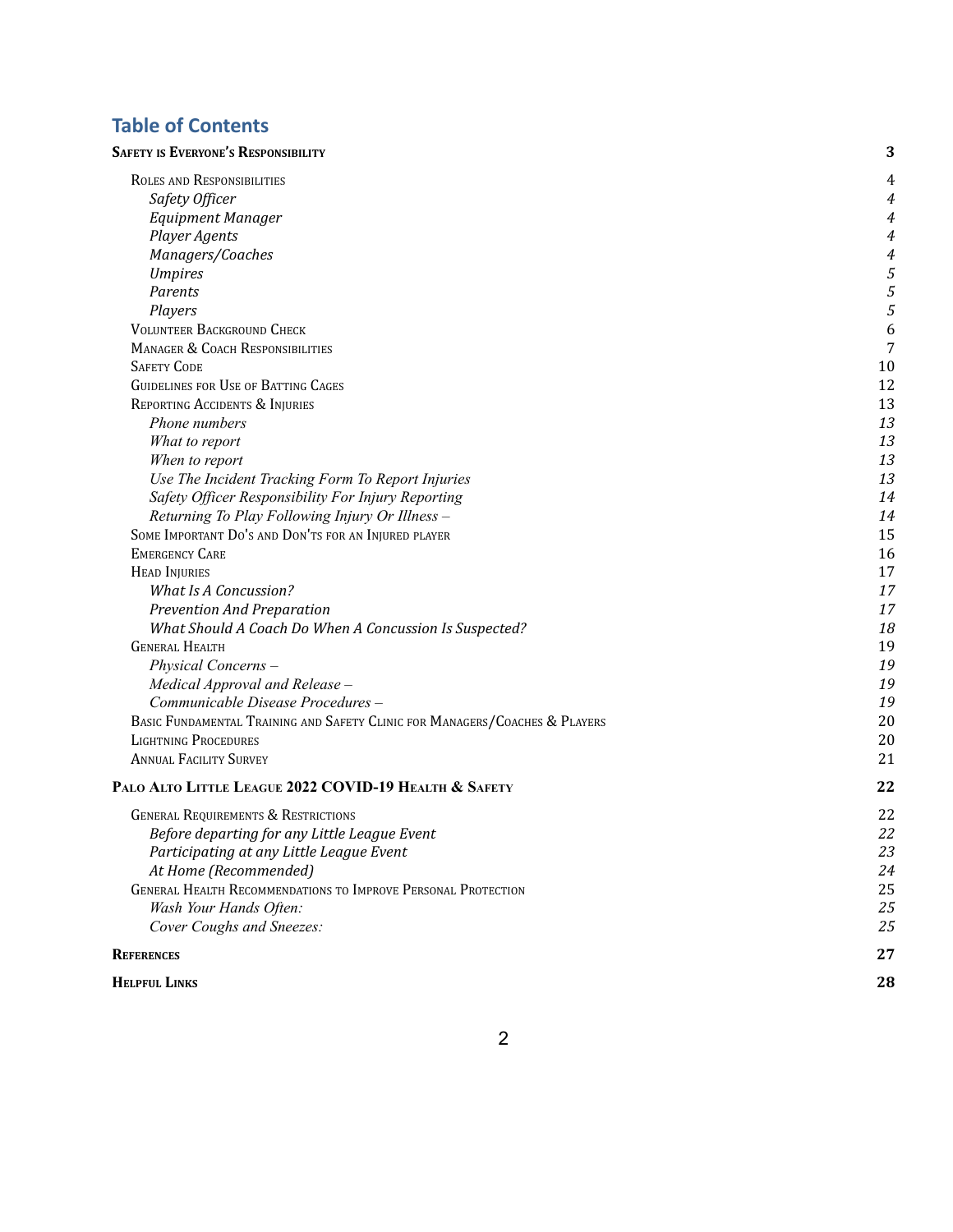# <span id="page-2-0"></span>**Safety is Everyone's Responsibility**

Palo Alto Little League's priority is Safety First! The entire Little League community must work together to ensure that games, practices, and other events remain safe – and therefore fun – for all Palo Alto Little League players. This Plan explains the necessary contributions from all participants including league officials, managers, coaches, parents, and players. It also provides all of Palo Alto Little League's safety rules and other information.

The purpose of the Palo Alto Little League Safety Plan is to communicate guidelines for increasing the safety of activities, equipment, instruction and facilities through education, compliance, and reporting. In support of this goal, Palo Alto Little League also commits itself to providing the necessary organizational structure and focus to develop, monitor, and enforce compliance with all aspects of the plan.

The Safety Plan includes the Safety Code (see below) adopted by the Palo Alto Little League Board of Directors. Together these documents outline specific safety related policies and procedures of the League. All participants, volunteers, employees, spectators, and guests are bound by the guidelines set forth in these documents.

We value your contributions. Please report any conditions you observe that appear unsafe, or provide any suggestions for enhancing safety, to the Palo Alto Little League Safety Officer at [safety@pabaseball.org](mailto:safety@pabaseball.org)

This safety plan provides the guidelines and instructions for the safe operations of the league. It will be made available to all managers, coaches, board members, umpires, and others involved in League activities via the [PALL website](https://www.pabaseball.org/health-and-safety/). It will also be summarized at managers and parents meetings. We expect all League volunteers, players and parents to abide by the plan and make safety a high priority in all League activities.

The League President and Safety Officer have primary responsibility for developing, implementing, and ensuring compliance with the Safety Plan. However, the entire Palo Alto Little League Board of Directors, elected League Officers, and Board Approved Managers and Coaches share in the responsibility to ensure awareness and compliance with the Safety Plan relative to their respective position or office.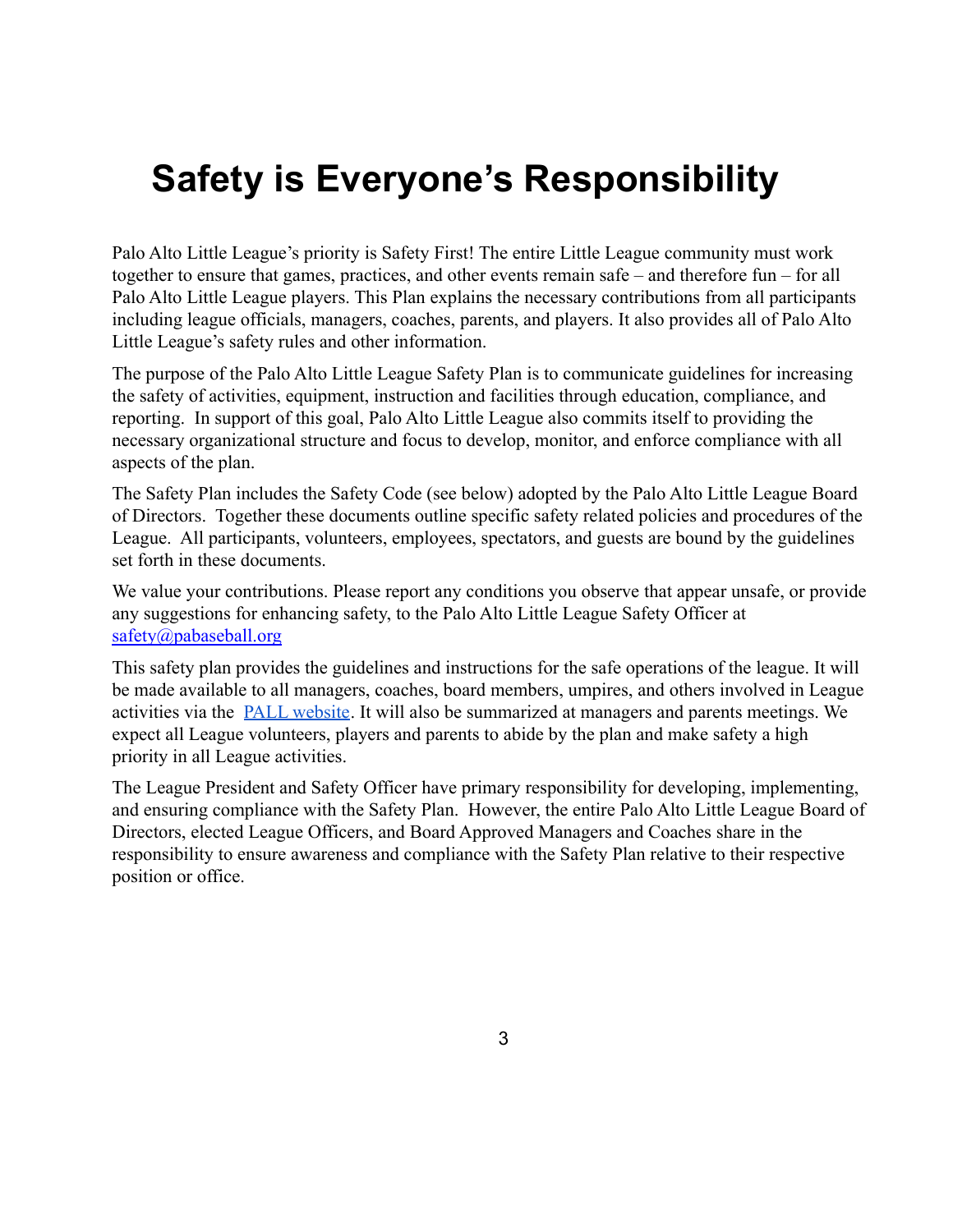# <span id="page-3-0"></span>**ROLES AND RESPONSIBILITIES**

#### Safety is everyone's responsibility

About 600 children participate in Palo Alto Little League (PALL), and the job of keeping our kids safe requires the active support of the entire PALL village. Little League requirements are detailed throughout this Plan. It is helpful, however, to consider the specific contributions each member of the community is expected to make.

### <span id="page-3-1"></span>SAFETY OFFICER

The PALL Safety Officer has overall responsibility for safety issues, primarily building and ensuring compliance with this Plan. Every member of the community should feel free to communicate with the Safety Officer regarding any concerns, by emailing safety@pabaseball.org. Currently the Safety Officer is Saxon Noh. The Safety Officer is responsible for:

- Coordinating with Player Agents, Managers and Coaches in order to provide the safest environment possible, and to rapidly resolve any unsafe conditions brought to his/her attention.
- Keeping an Injury Log. This log will list where and when accidents and injuries occurred, to whom, in which divisions, and who was under what supervision at the time of the injury.
- Providing a Safety and First Aid Clinic for all managers, coaches, umpires, and player agents during the pre-season.

### <span id="page-3-2"></span>EQUIPMENT MANAGER

The PALL equipment manager has safety responsibilities primarily for the inspection, maintenance, and distribution of League equipment, including distribution of first aid kits to each team.

### <span id="page-3-3"></span>PLAYER AGENTS

The player agents for each division of play are responsible for communicating to managers and coaches this Safety Plan and training requirements, and ensuring compliance.

#### <span id="page-3-4"></span>MANAGERS/COACHES

Managers and coaches bear the primary responsibility for ensuring the safety of players during practices and games. Managers and coaches must meet specified fundamentals and first-aid/safety training requirements, which are specified in this Plan.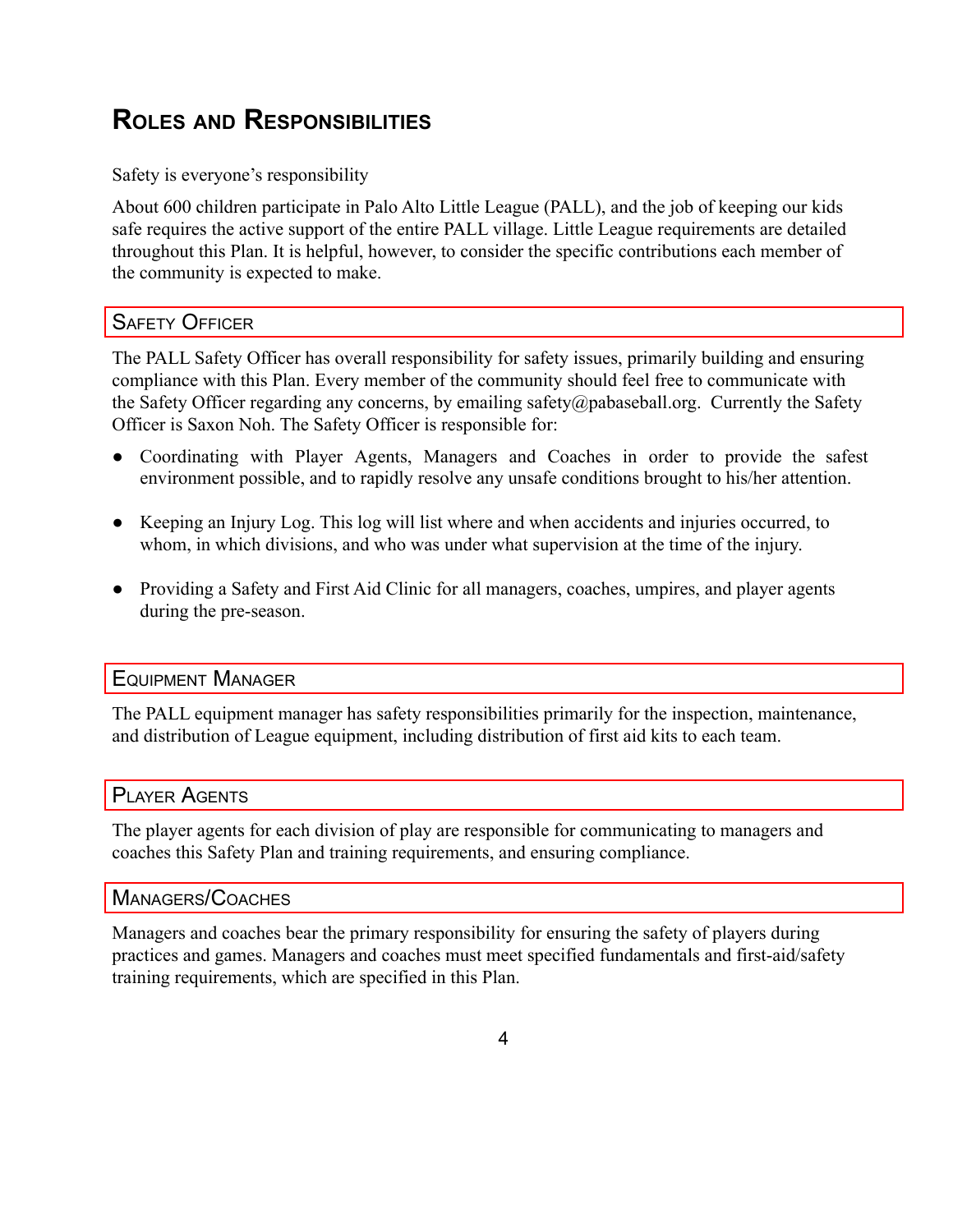#### <span id="page-4-0"></span>**UMPIRES**

Umpires have primary responsibility for enforcing Little League rules, many of which are grounded in safety considerations as well as concern for fair play. They also inspect helmets, catcher's masks, bats and the field looking for potential safety issues prior to each game.

### <span id="page-4-1"></span>**PARENTS**

Parents should discuss basic safe practices with players, such as not swinging bats except in appropriate areas under appropriate supervision. Some of these basic tenets are discussed in the PALL Safety Code, included herein. Additionally, parents should set a good example for players.

<span id="page-4-2"></span>**PLAYERS** 

Portions of the PALL Safety Code apply to the players. Players should review these portions of the Code – with a parent as applicable – and adhere to them.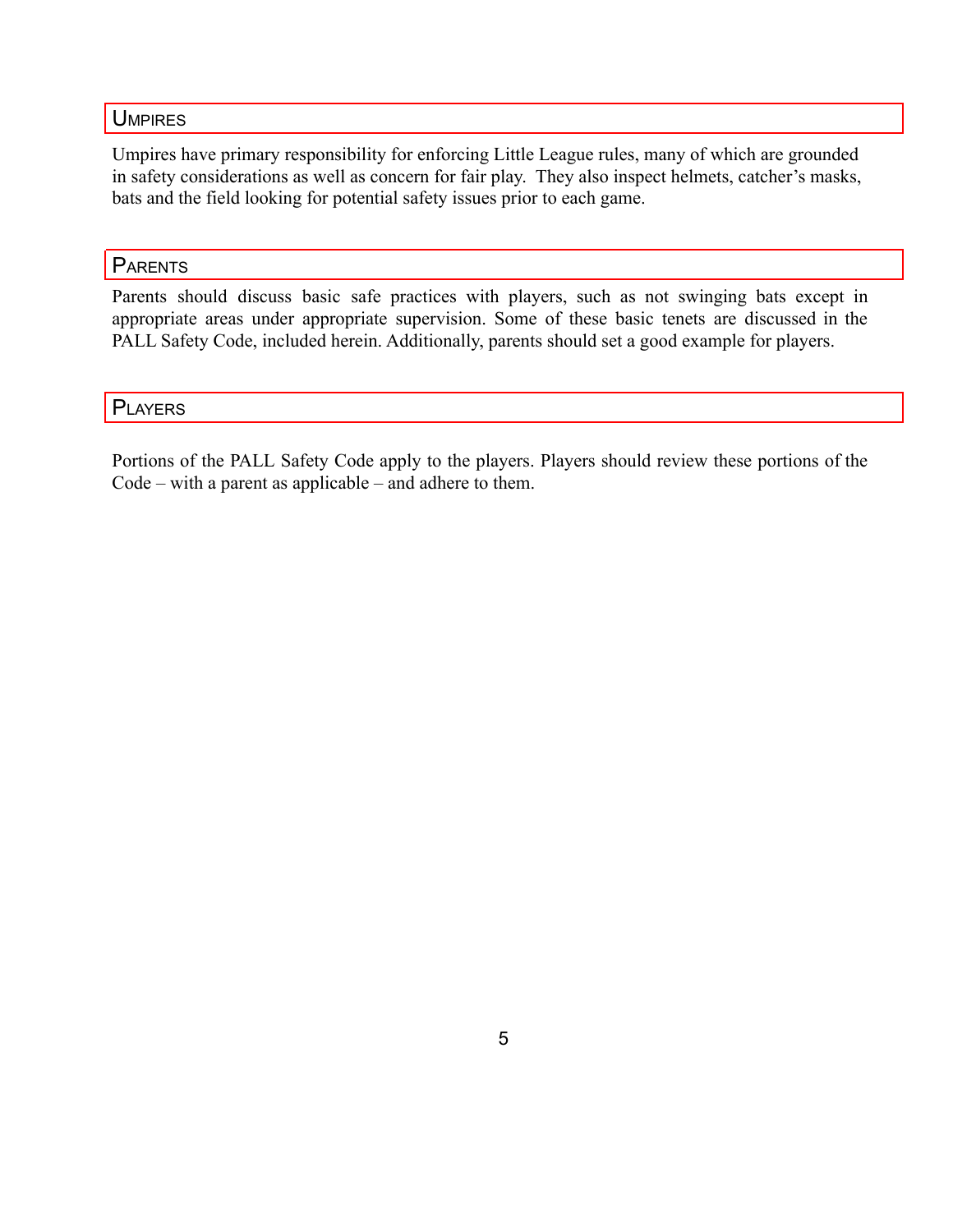# <span id="page-5-0"></span>**VOLUNTEER BACKGROUND CHECK**

Palo Alto Little League (PALL) requires that all volunteers who will come into contact with children to submit and pass a third-party-run criminal and sex offender background check. All Board of Director members, Managers, Coaches, and any other persons who will regularly come in contact with players or teams must apply for a background check prior to serving. As mandated by Little League International, Palo Alto Little League will not permit any person to participate in the league, whose background check reveals a conviction or guilty plea for any crime involving or against a minor.

PALL reserves the right to change vendor, and currently uses a service called J.D. Palantine (<https://www.jdp.com/littleleague-backgroundcheck/>) to conduct background checks including review of sex offender registries and criminal history records for approval of these volunteers. Background checks are required prior to the applicant assuming his/her duties for the current season. Failure to complete a background check as required by PALL and upon request makes that adult ineligible to volunteer in any capacity with PALL. Information provided or revealed during a background check may be securely stored by the PALL vice president for all personnel named above, for a minimum of the duration of the applicant's service to the league. PALL will maintain the privacy of these records, and will use them only for the intended purpose, i.e., to perform the mandatory background check.

Palo Alto Little League will prohibit any individual from participating as a volunteer or hired worker, if the league deems the individual unfit to work with minors.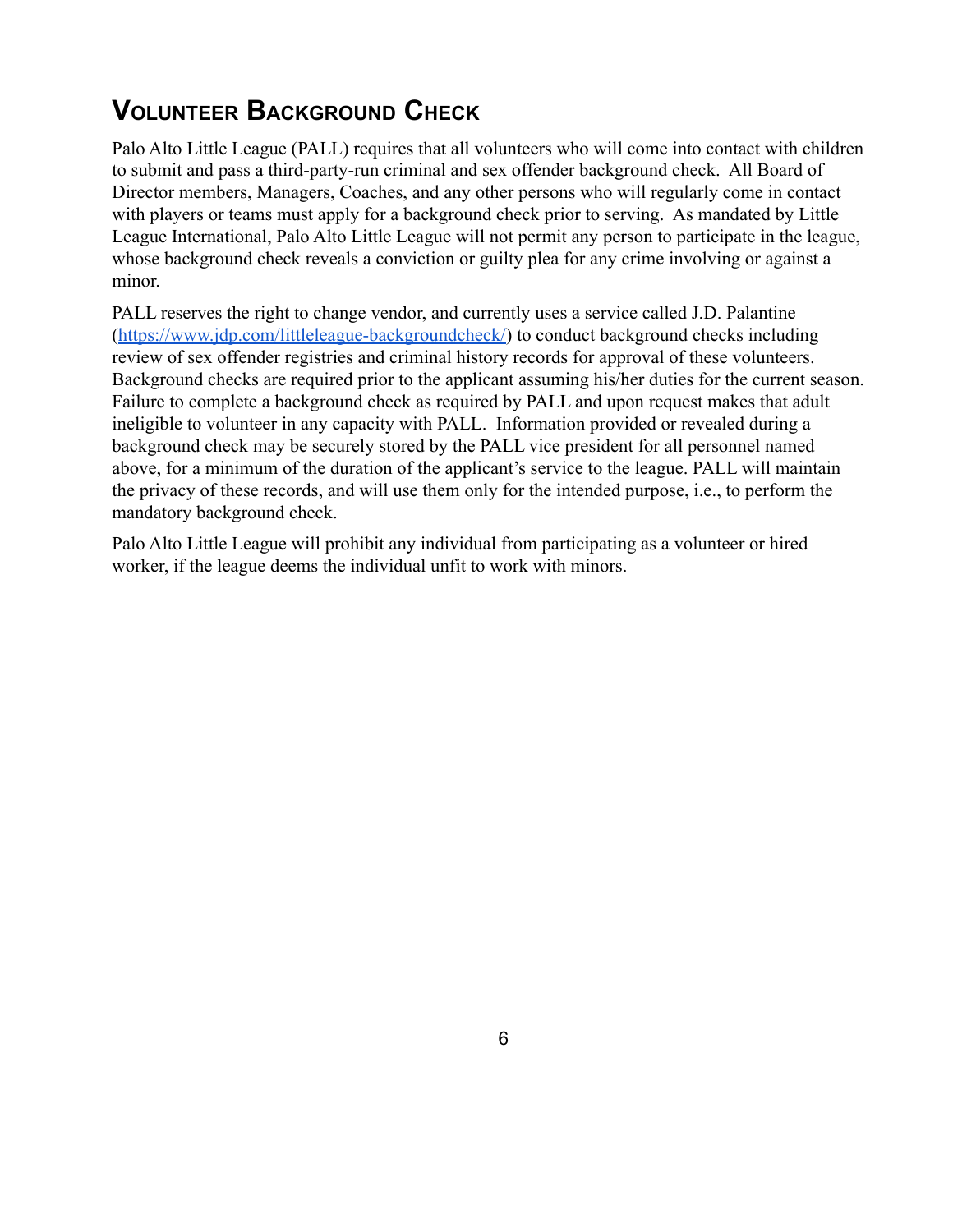# <span id="page-6-0"></span>**MANAGER & COACH RESPONSIBILITIES**

The Manager is responsible for the safety of his/her players. He/She is also ultimately responsible for the actions of designated coaches. If a Manager leaves the field, or is otherwise unavailable, during a practice or game, that Manager shall designate a Coach as a substitute manager ("Substitute Manager") and such Substitute Manager shall have the duties, rights and responsibilities of the Manager.

MANAGERS MUST:

- Read this Safety Plan and ensure all team coaches read this Safety Plan.
- Have the First-Aid kit supplied by PALL or an equivalent First-Aid kit available at all practices and games.
- Make sure that telephone access is available at all activities including practices.
- Attend a training session on Safety, concussion/head injuries, injury prevention and First Aid given by PALL. At least one team representative is required to attend each year (either coach or manager). Will be provided during division managers meeting.
- Any new manager or coach must attend or participate in a fundamentals training session on proper instruction to players. This year, fundamentals training will be provided by the league through access to online training tools. All managers and coaches are encouraged to attend or participate in the training annually.
- Teach players the fundamentals of the game while advocating safety, including but not limited to:
	- o Fielding ground balls and fly balls
	- o Throwing correctly and only to players expecting a throw
	- o Warming up to avoid injury
	- o Safely handling a baseball bat
	- o Turning away properly from a pitch thrown at the player
	- o Sliding correctly
- Understand and manage to what the players are safely capable of.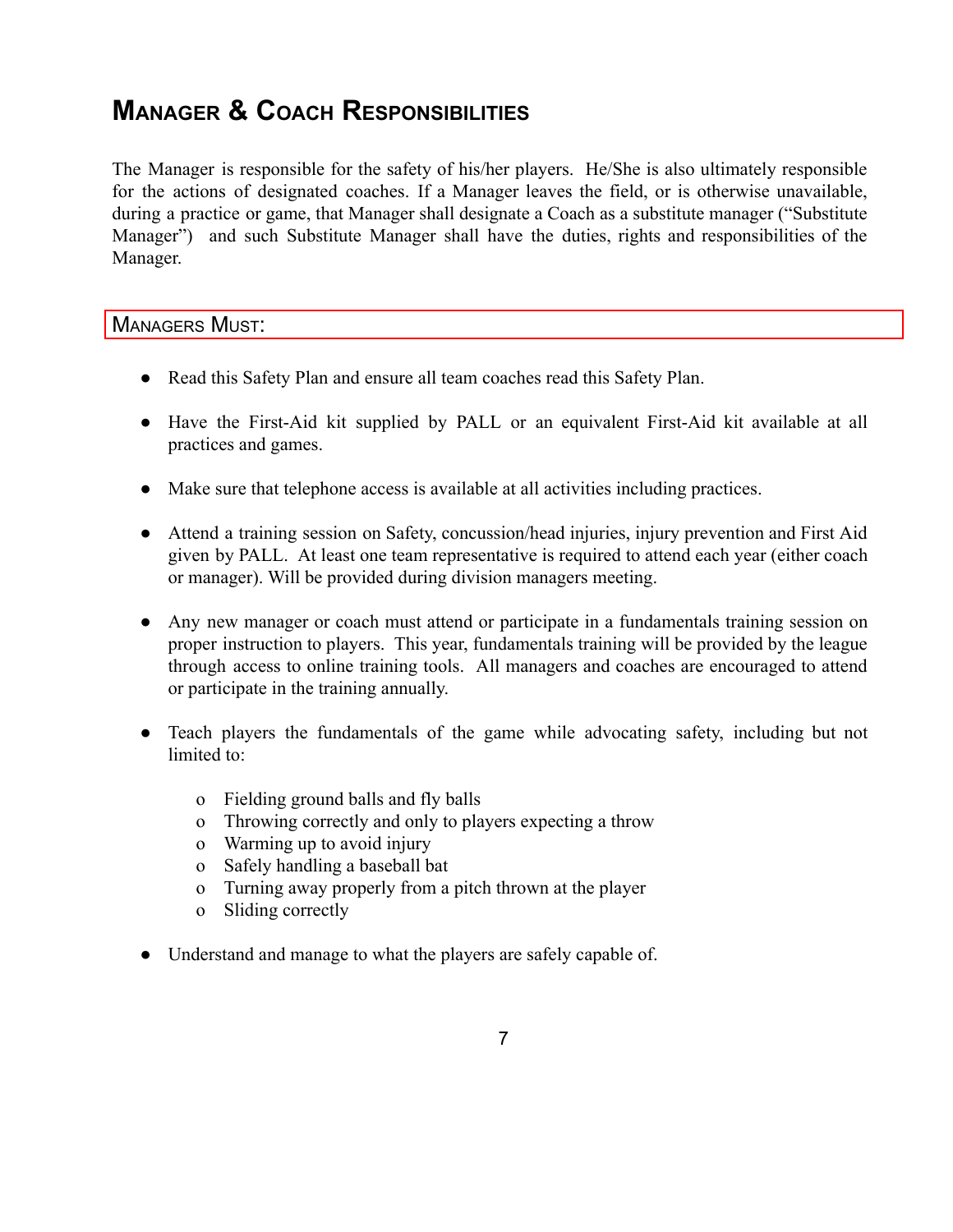- Notify a parent/guardian and the Safety Officer [\(safety@pabaseball.org](mailto:safety@pabaseball.org)) if a child sustains a serious injury or suspected concussion. If a serious injury or suspected concussion occurs, he or she cannot return to practice unless they have a note from their doctor.
- Encourage all parents, coaches, and players to download and use HitCheck concussion tool. Encourage coaches to take CDC provided HeadsUp training (<https://www.train.org/cdctrain/course/1089818>). Provided by the CDC free of charge.
- Encourage players and volunteers to bring water bottles to practices and games. Per COVID Protocols, all bottles must be individually labeled. Also, strongly encourage parents that they bring sunscreen for themselves and their child.
- Verify they and their coaches and volunteers have each passed the annual volunteer background check. Do not permit anyone, who has not passed a volunteer background check, to assist with team activities or have substantial contact with PALL players. If there is any question about whether a volunteer has successfully passed the background check, please contact the Safety Officer (safety@pabaseball.org).
- Ensure all Medical Release, and Parent/Player Code of Conduct forms are executed by players and parents and supplied to you before a player may attend practice or games with Palo Alto Little League.

### PRIOR TO THE GAME MANAGERS WILL:

- Walk the field prior to the game to identify any hazards. Look for rocks, glass, holes etc. and correct if feasible. It is the coach/managers responsibility to assure the players safety during the game. If there is a facility issue, report to the Fields Board Representative at [facilities@pabaseball.org.](mailto:facilities@pabaseball.org)
- Inspect or, when applicable, cooperate with the umpire to inspect the players' equipment before use. If a player has unsafe equipment, it must be removed from the field of play and must not be used at practice or in a game. It is recommended that any unsafe equipment that cannot be repaired and made safe be made unusable to stop the player from "saving" it from waste.
- Ensure the players warm up prior to the game, are ready to play, have submitted and cleared the TeamSnap My Health Check, and are not injured or sick. (see also COVID-19 Guidelines).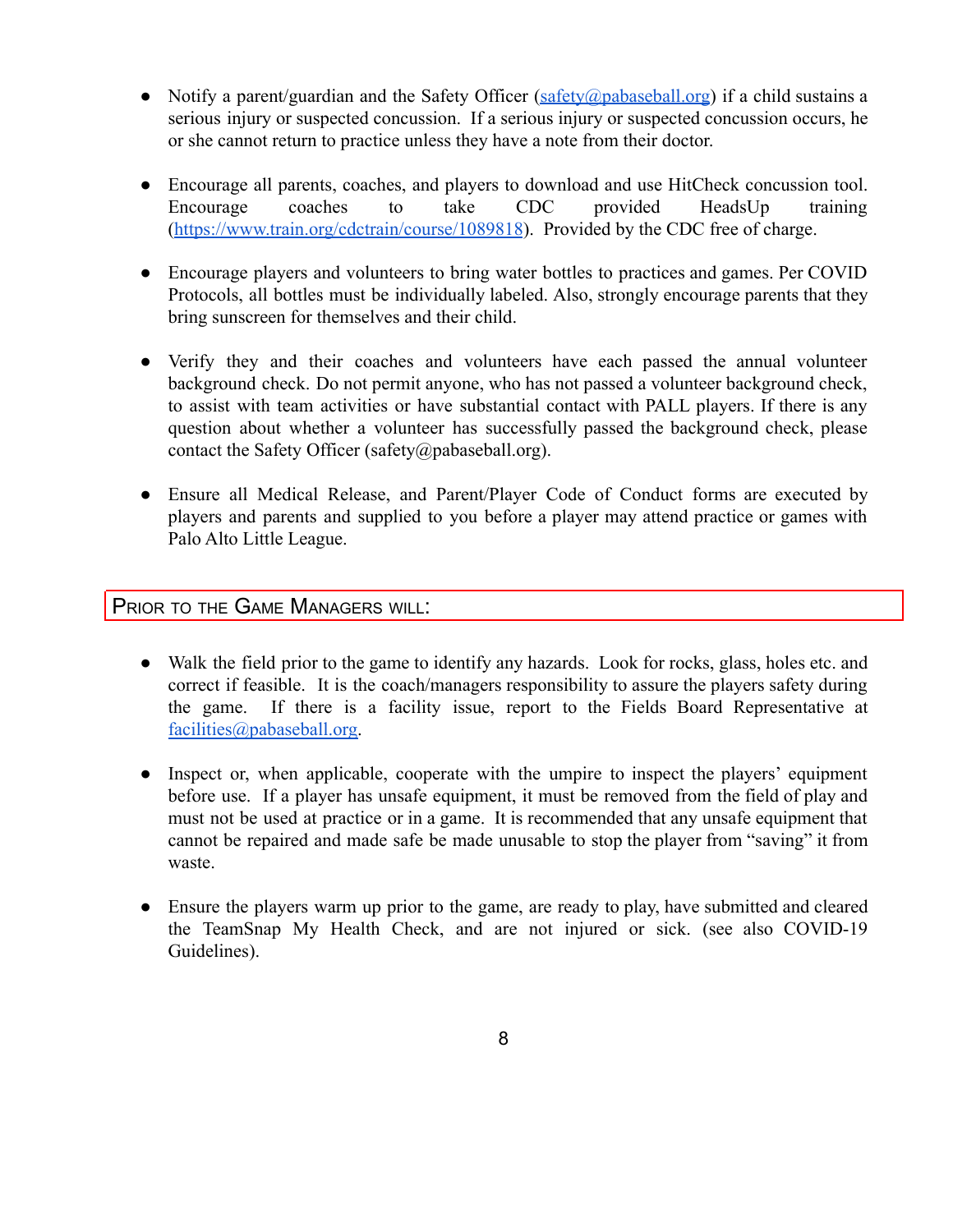### DURING THE GAME MANAGERS WILL:

- Make sure that their team removes all of their equipment off the field and into the dugout when their team is up at bat. No equipment shall be left lying on the field, either in fair or foul territory.
- Keep players alert in the field and orderly in the dugout.
- Make sure catchers are wearing the proper equipment including cup and mask with dangling throat-guard. Catchers must wear catcher's mask/helmet during warmup and infield/outfield practice.
- Observe the "no on-deck" rule when at bat. This includes keeping players in the dugout or designated dugout area at all times when not at bat or a base runner or coach. Bats stay in bags or racks in the dugout. The "no on-deck" rule also prohibits players warming up off the field of play during a game (e.g. batters must not warm up outside the fence at the top of the stairs of the dugouts at Middlefield Ballpark).
- Keep players off the fences, backstops, and cages.
- Encourage players to drink often so they do not dehydrate, and to apply sunscreen.
- Never allow children to play if they are ill, sustained a suspected concussion or head injury, or are injured. This includes ensuring players have successfully completed and cleared the Health Check in Teamsnap before each league event. In the event of a collision, play it safe and test for suspected concussion using the league-provided tool.
- Players in a cast may not enter a game.
- Immediately attend to players who become injured in a game. You must notify a parent no matter how small or insignificant the injury is. If there was an injury requiring professional medical care, complete an accident report form and provide the forms and information to the PALL Safety Officer.
- Supervise ejected, ill or injured players until released to the parent, guardian, or person the parent or guardian designates.
- Discuss any safety problems that occurred before, during or after the game with the PALL Safety Officer (safety@pallbaseball.org).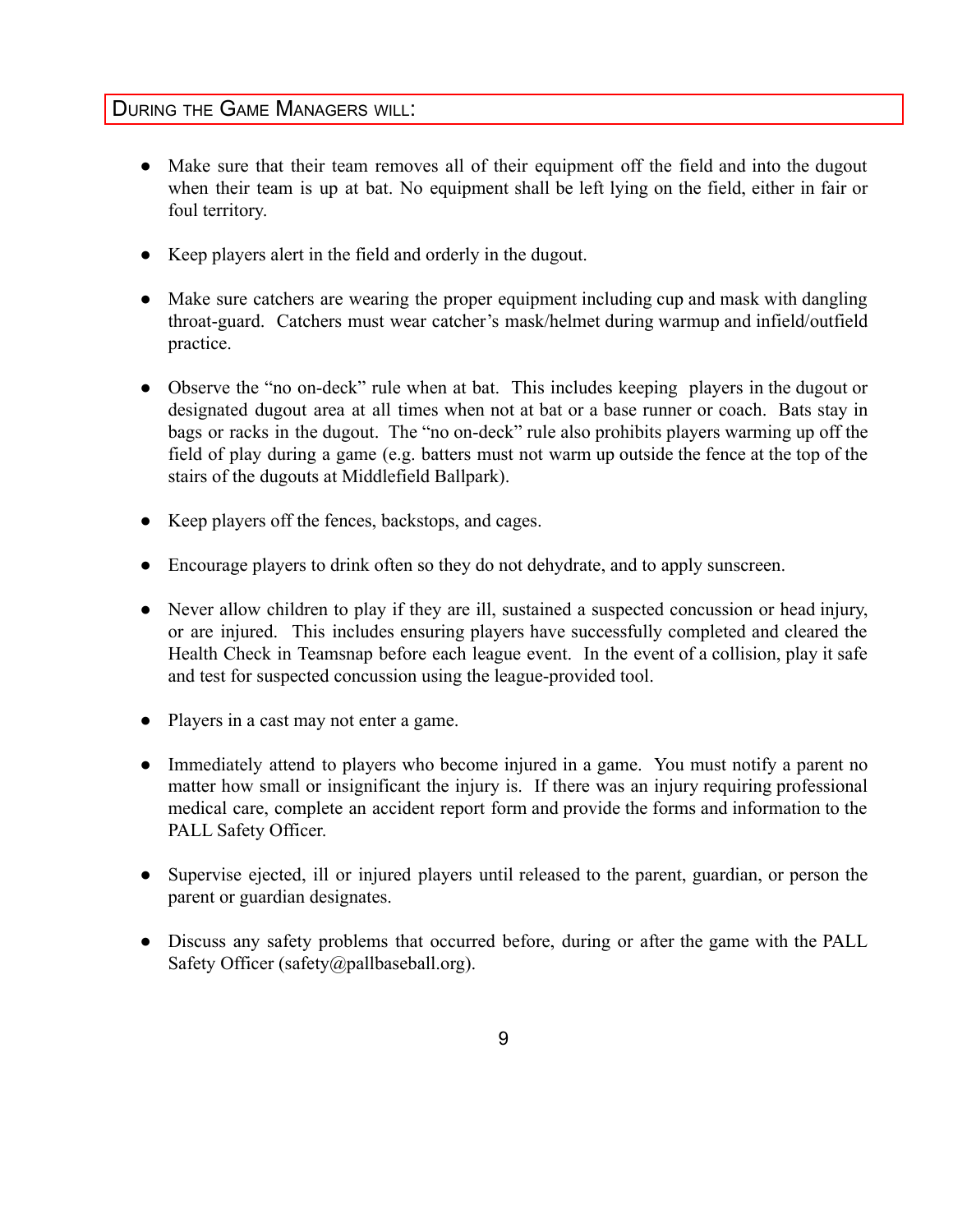● Ensure players use equipment appropriate and allowed for age, division, and ability. For example, do not use hardballs in divisions where safety balls are provided and mandated.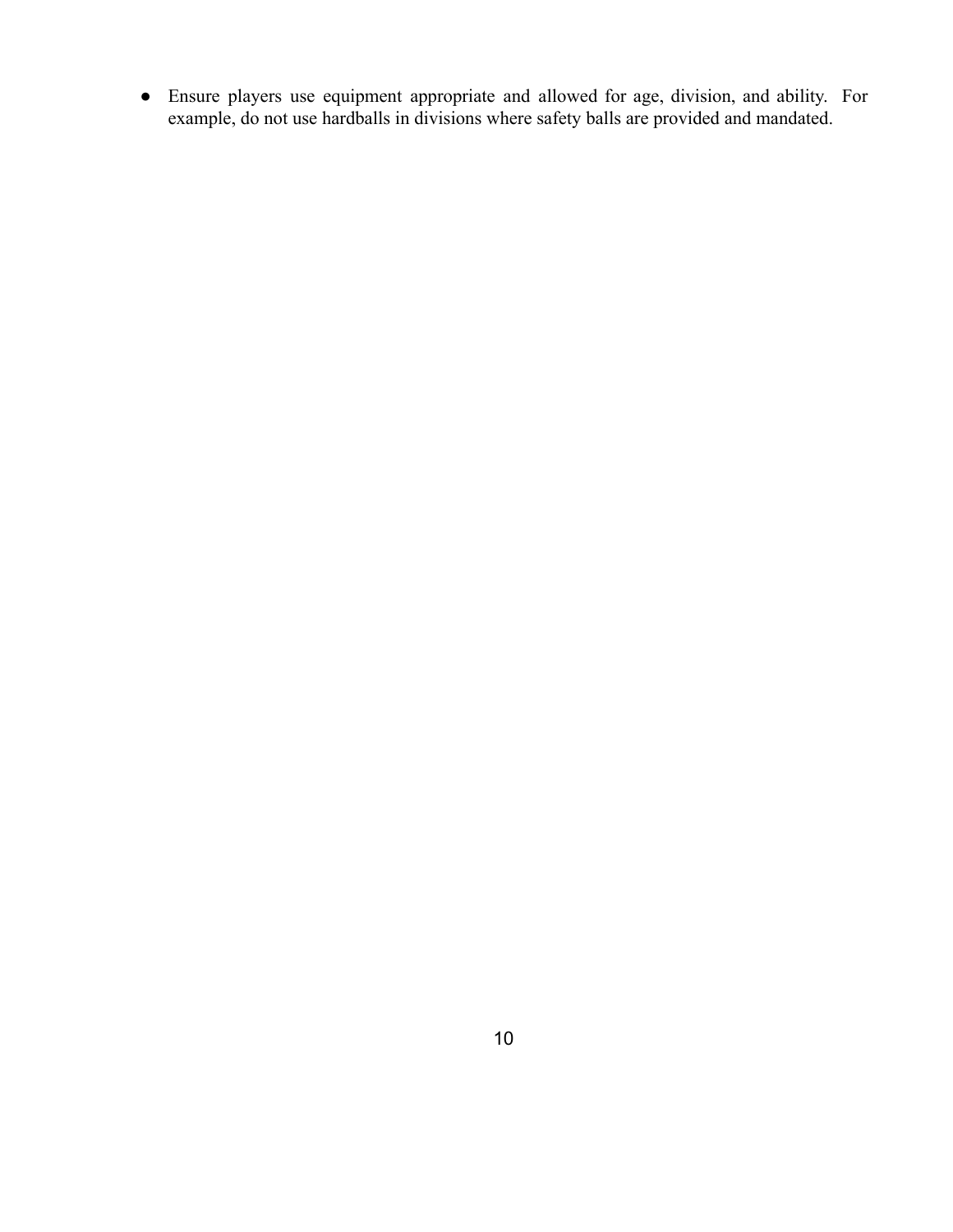# <span id="page-10-0"></span>**SAFETY CODE**

The Board of Directors has adopted the Palo Alto Little League Safety Code. All league officers, participants, members and volunteers are required to abide by this code. On game day and during practices, it is expected that team managers and umpires will take actions necessary to comply with this code. The League Safety Officer will monitor compliance and make revisions to the Safety Code from year to year, as necessary.

### **Palo Alto Little League Safety Code**

- Little League Rules and the Safety Code will be in force at all league activities.
- A comprehensive survey shall be conducted each year for all fields used by Palo Alto Little League, and the results documented on appropriate forms.
- Access to a phone in order to contact emergency medical services is required for every league activity.
- Managers, coaches and umpires will be provided with basic training in first aid, concussion and head injury detection and issues, proper mechanics/fundamentals, and Little League philosophy. More advanced training is available to coaches and teams upon request.
- First-aid kits are issued to each team manager, and shall be present at each Little League game or practice.
- No games or practices should be held when weather or field conditions are unsafe, particularly when footing is poor or lighting is inadequate.
- Managers and/or umpires shall walk the fields and inspect for hazards prior to using the field. Play area should be inspected frequently for holes, damage, rocks, glass and other foreign objects that could cause injury.
- During games, all team equipment should be stored within the team dugout, or behind screens, and not within areas defined by the umpires or teams as "in play".
- Responsibility for keeping bats and loose equipment off the field of play should be that of a player assigned for this purpose or the team's manager and coaches.
- During practice, equipment not in use should be stored in a designated space (e.g. dugout, along fence) such that the equipment does not pose a safety hazard to players or others on the field.
- During practice and games, all players should be alert and watching the batter on each pitch.
- Only a player on the field called to bat by the umpire may swing a bat (Age 5 12). No on deck position or swings are permitted. When called to bat by an umpire, the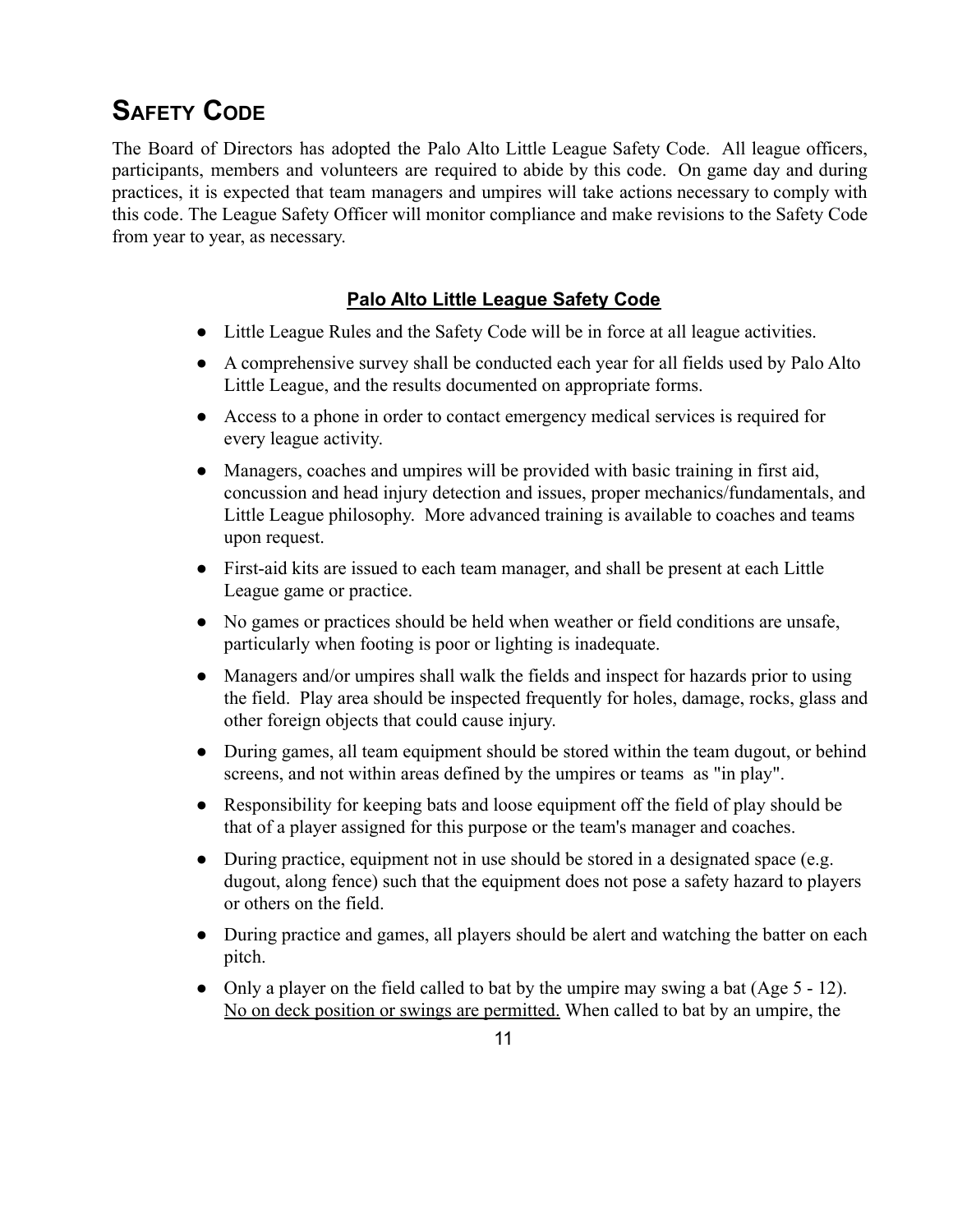player shall proceed to the batter's box and may take a couple of practice swings before entering. At all times, players need to be alert of the area around them when swinging bats.

- No swinging bats at any time within the walkways, common areas, on deck position and dugouts.
- During warm-up drills, establish enough space between players so that no one is endangered by wild throws or missed catches.
- Equipment should be inspected regularly for condition, proper fit, and compliance with Little League Baseball rules and regulations.
- Batters must wear NOCSAE approved protective helmets during batting practice, coaching or running bases, and at bat during games and practices. Face masks, safety vests and mouth guards are permissible and recommended for those players/parents with concerns in these areas.
- Only bats approved by Little League International (bats that have been certified by, and bear the certification stamp of, the USABat Standard and single piece wood bats) may be used in PALL activities, including during practices.
- Players shall be instructed on how to properly turn away from pitches thrown at them rather than ducking or turning into the pitch.
- Catcher must wear catcher's helmet, mask, throat guard, chest protector, shin guards and protective cup (males) at all times for all practices and games. NO EXCEPTIONS. Managers should encourage all other male players to wear protective cups for practices and games.
- The Catcher must wear catcher's helmet and mask with a throat guard while warming up pitchers at all times. This applies to before games, between innings and in the bullpen during all games and practices. NO EXCEPTIONS.
- No anchored bases only breakaway bases are allowed on league fields.
- Parents of Players who wear glasses should be encouraged to provide "safety" glasses".
- Pre-game warm-ups (i.e., playing catch, pepper, swinging bats, etc.) should be performed within the confines of the playing field and not within areas that are frequented by, and thus, endanger spectators.
- Reduced impact balls are to be used for T-ball, CP, and AA level play and considered for practice use in other divisions.
- All players are suggested to consider wearing sliding pants.
- Player's are to be encouraged to drink water, or sports drinks in moderation during practice and games.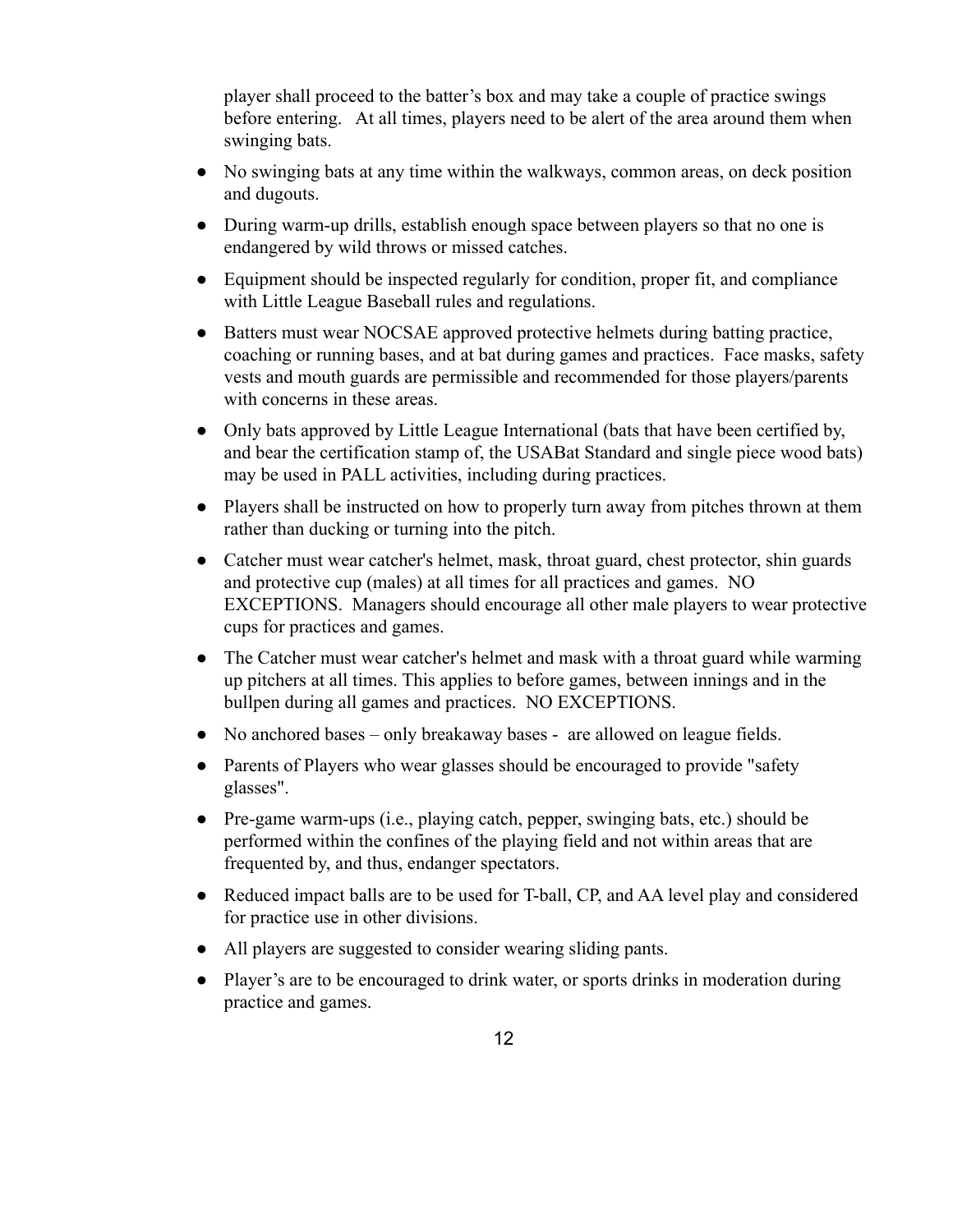Remember, safety is everyone's job. Prevention is the key to reducing accidents to a minimum. Report all hazardous conditions to the League Safety Officer or another Board member immediately. Do not play on a field that is not safe or with unsafe playing equipment. Be sure your players are fully equipped at all times, especially catchers and batters. And, check your team's equipment often.

## <span id="page-12-0"></span>**GUIDELINES FOR USE OF BATTING CAGES**

The Palo Alto Little League has implemented the following guidelines for use of batting cages:

- Adult supervision is required at all times
- Close the entry gate prior to batting
- Batters must wear helmets
- Pitcher/pitching machine operator must use an "L" screen
- Only coaches may pitch to batters. No 'kid pitchers' allowed
- Pitching machine must be operated by an adult.
- Only the batter and one pitcher/machine operator are allowed in the batting cage during batting.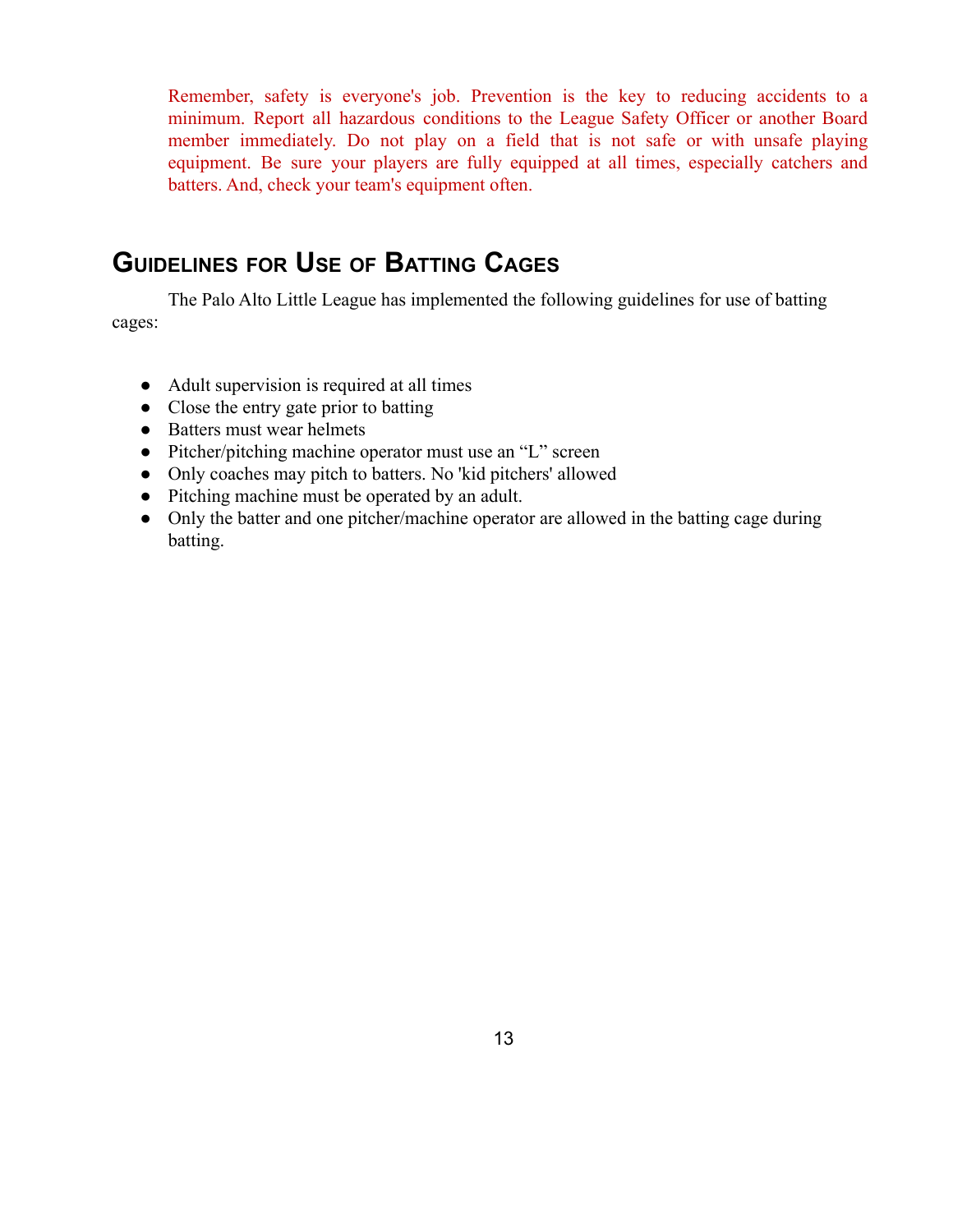## <span id="page-13-0"></span>**REPORTING ACCIDENTS & INJURIES**

All managers, coaches, parents, umpires, and volunteers should use the following procedures for reporting injuries. Bring this information with you to every PALL event.

#### <span id="page-13-1"></span>PHONE NUMBERS

Call 911 in any true emergency or for urgent medical assistance. Cell phone callers will be connected to the Palo Alto Police dispatcher. Stay on the line and provide information requested by the dispatcher including the location of the field or practice area you are calling from.

Non-emergency calls contacts:

| Palo Alto Police Dept:                            | $(650)$ 329-2413 |
|---------------------------------------------------|------------------|
| Palo Alto Fire Dept:                              | $(650)$ 329-2184 |
| Stanford Hospital:<br>300 Pasteur Dr, Stanford CA | $(650)$ 723-5111 |
| Saxon Noh, President:                             | $(415)$ 786-7161 |
| Scott Andersen, VP and Safety:                    | $(650)$ 804-8248 |
| Bryan Rubin, Secretary:                           | $(206)$ 909-9009 |
|                                                   |                  |

#### <span id="page-13-2"></span>WHAT TO REPORT

Any incident during a League activity (e.g. practice or game) that causes any player, manager, coach, umpire, or volunteer to receive medical treatment and/or first aid must be reported to the Safety Officer (safety@pabaseball.org). The terms "medical treatment and/or first aid" include any injury that (a) causes a player to miss any practice or game time; or (b) any event that has the potential to require the medical assistance of a physician for evaluation and diagnosis.

#### <span id="page-13-3"></span>WHEN TO REPORT

All such incidents described above must be reported to the League Safety Officer, within 48 hours of the incident.

Email/Scan to: [safety@pabaseball.org](mailto:safety@pabaseball.org)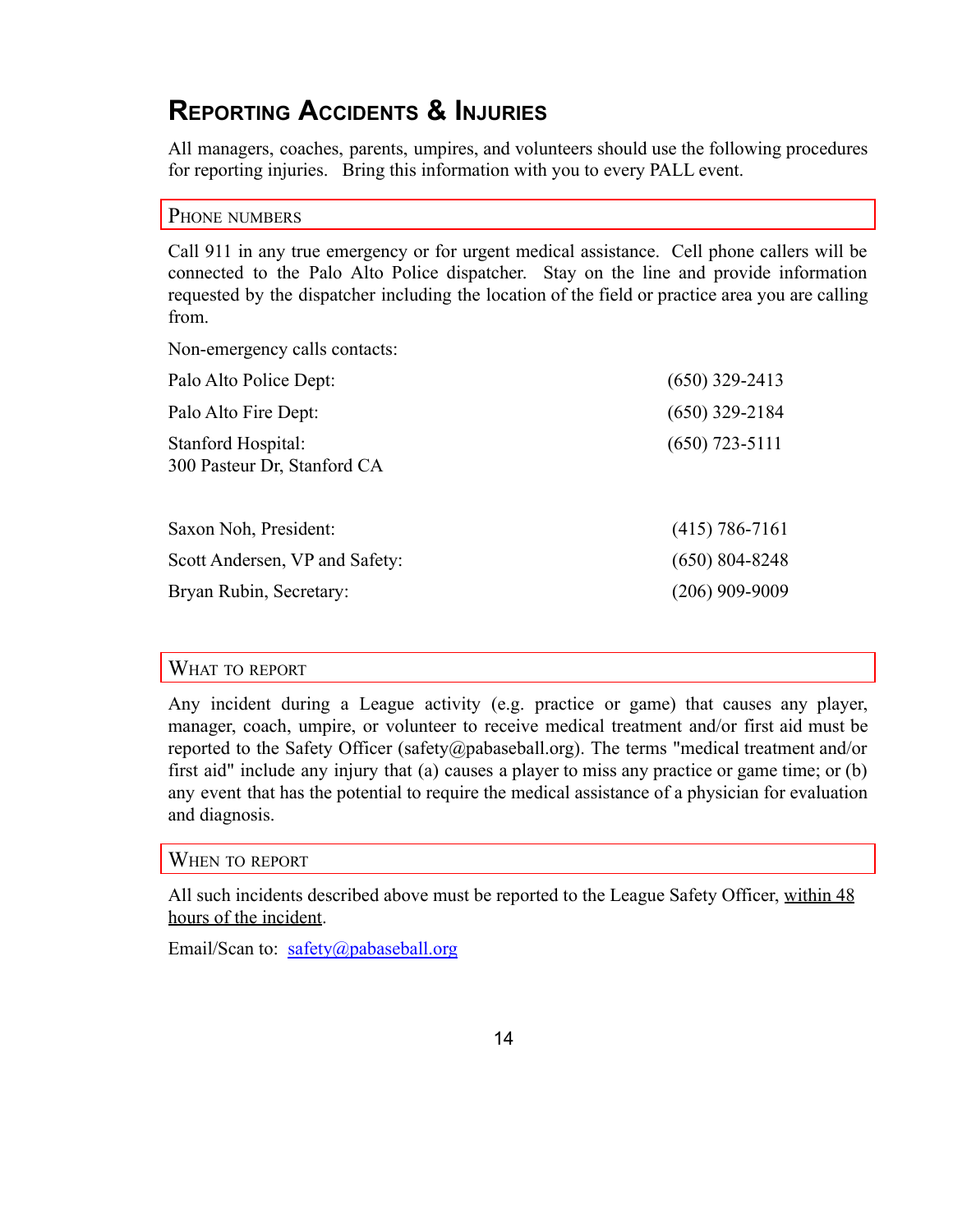<span id="page-14-0"></span>USE THE INCIDENT TRACKING FORM T<sup>O</sup> REPORT INJURIES

The form is available for download from the Resources section of the League website:

[https://www.pabaseball.org/wp-content/uploads/sites/769/2018/01/Incident-Injury-Tracking-](https://www.pabaseball.org/wp-content/uploads/sites/769/2018/01/Incident-Injury-Tracking-Form.pdf)[Form.pdf](https://www.pabaseball.org/wp-content/uploads/sites/769/2018/01/Incident-Injury-Tracking-Form.pdf)

In completing the form make sure the following information is provided:

- The name and phone number of the individual involved and their parent(s).
- The date, time, and location of the incident.
- As detailed a description of the incident as possible.
- The preliminary estimation of the extent of any injuries.
- The name and phone number of the individual reporting the incident.

### <span id="page-14-1"></span>SAFETY OFFICER RESPONSIBILITY FOR INJURY REPORTING

The League Safety Officer will receive this injury report and to record in the league's official files.

Within 48 hours of receiving the incident report, the Safety Officer will contact the injured party or the party's parents and (1) verify the information received; (2) obtain any other information deemed necessary; (3) check on the status of the injured party; and (4) in the event that the injured party required other medical treatment (i.e., Emergency Room visit, doctor's visit, etc.) will advise the parent or guardian of the Palo Alto Little League's insurance coverage and the provisions for submitting any claims for reimbursement.

If the extent of the injuries are more than minor in nature, the League Safety Officer may periodically call the injured party to check on the status of any injuries and to check if any other assistance is necessary such as submission of insurance forms, the medical release form, etc. or until such time as the incident is considered "closed" (i.e. no further claims are expected and/or the individual is participating in the league again).

## <span id="page-14-2"></span>RETURNING TO PLAY FOLLOWING INJURY OR ILLNESS –

According to Little Baseball National Headquarters Regulation III (D) for all levels of baseball and softball: "When a player misses more than seven (7) continuous days of participation for an illness or injury, the team Manager must receive written permission given by a physician or other medical provider for a return to full baseball/softball activity."

Under the League COVID-19 Health and Safety Guidelines, any players exhibiting any listed symptoms must receive clearance from a physician or other medical provider before returning to any PALL activities.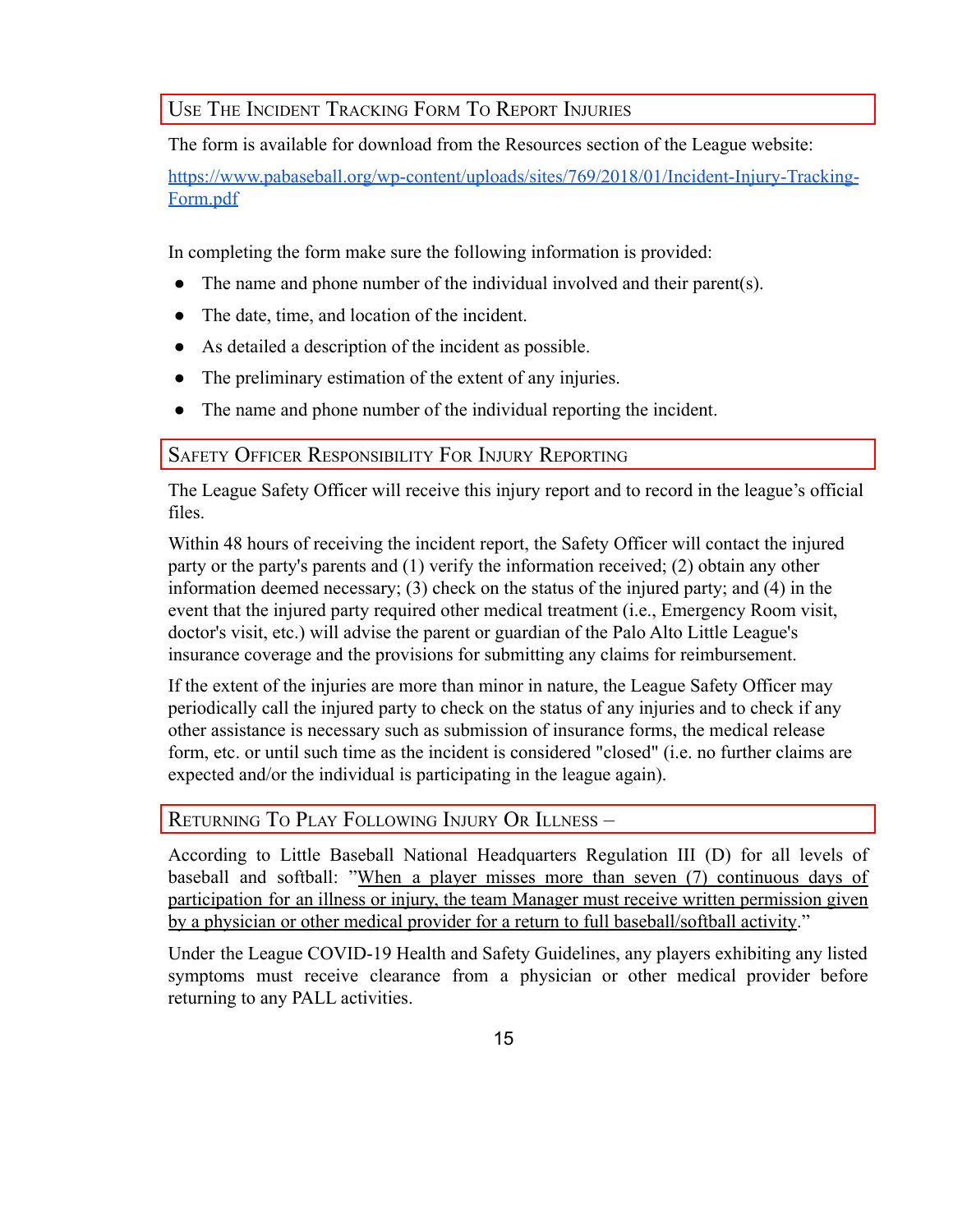Physician or other medical provider permission must also be secured following a concussion or head injury as outlined in the Concussion Information Sheet parents and players are required to review and sign in the registration process before play with the league and as attached.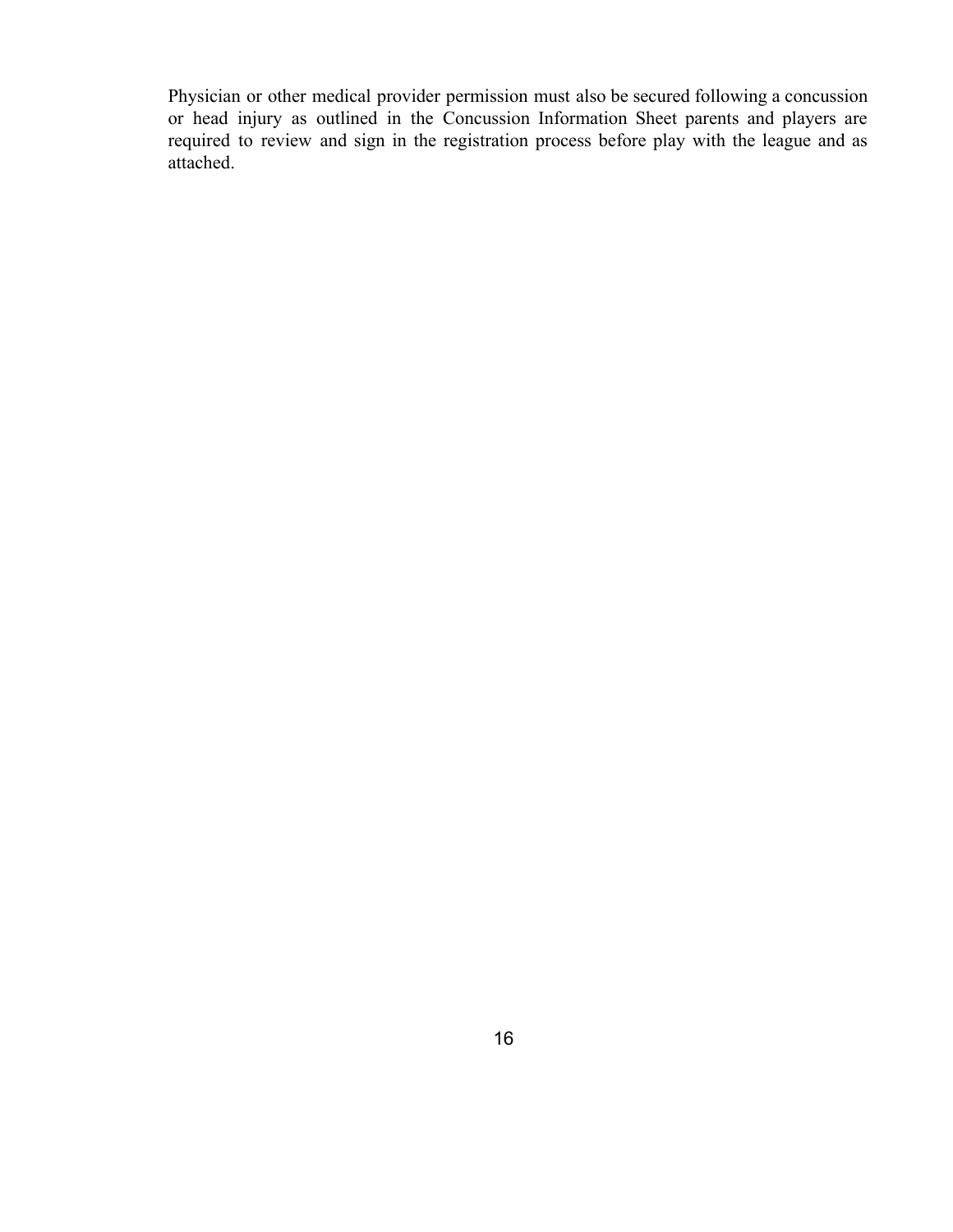# <span id="page-16-0"></span>**SOME IMPORTANT DO'<sup>S</sup> AND DON'TS FOR AN INJURED PLAYER**

### D<sup>O</sup> ...

- Reassure and aid children who are injured
- Provide or obtain medical attention for those who require it.
- Give aid when needed to the extent of your ability. Know your limitations.
- Carry your first-aid kit to all games and practices.
- Assist those who require medical attention before any other priority.
- Make arrangements to have a cellular phone available at every PALL event.
- Ask for help if you're not sure of the proper procedures (i.e. CPR, etc.)
- Report any present or potential safety hazard to the League Safety Officer immediately

#### DON'T ...

- Administer any medications.
- Provide any food or beverages (other than water) to an injured individual
- Transport injured individuals except in extreme emergencies.
- Leave an unattended child at a practice or game.
- Be alone with a child not your own, but instead always have your child at least and another parent or coach stay until the child's parent arrives.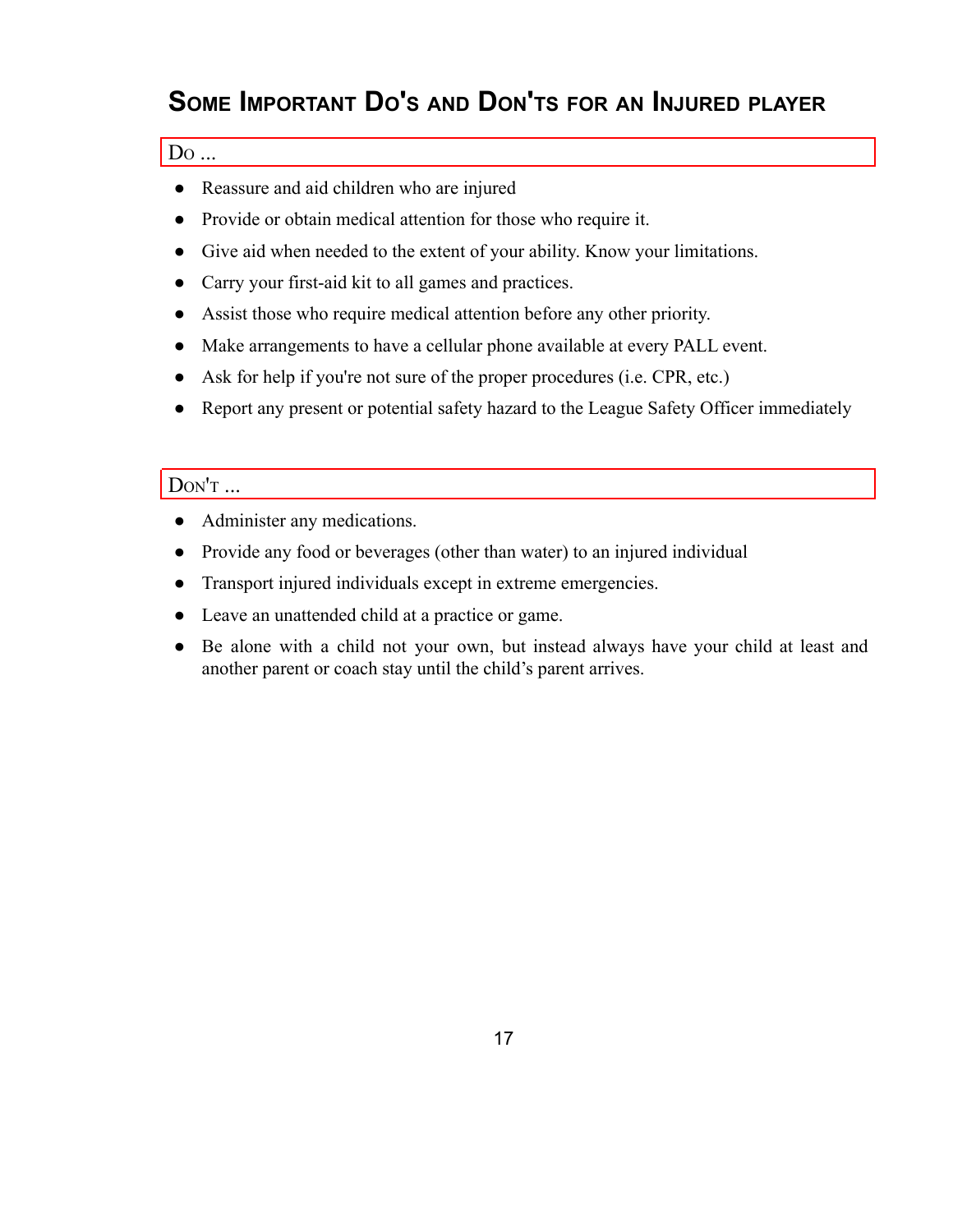# <span id="page-17-0"></span>**EMERGENCY CARE**

In the event of a player injury or illness that appears to be an emergency, the game or practice shall be suspended until the crisis is resolved. If the player's parent/guardian is present, all PALL officials will aid in providing emergency support, according to the parent/guardian's direction. The manager/coach, or the umpire, is authorized by PALL to call 911 and request emergency services if the manager/coach or umpire believes it is necessary in the best interests of the player(s).

\* If the player's parent/guardian, or a person designated as an emergency contact, is not present, the manager/coach will address emergencies according to the protocol stated herein.

The manager, coach or team representative will address any urgent potentially life-threatening issues as indicated by the event. Next the manager or coach will attempt to reach the emergency contact designated in the Consent to Treat/Release form. To the extent reasonable, the manager, coach or team representative will follow the designated emergency contact's instructions in obtaining emergency care.

If the manager, coach or team representative is not able to reach a designated contact, or in the absence of reasonable instructions, the manager/coach shall take such steps as appear necessary in the best interests of the player(s). The manager/coach is authorized by Palo Alto Little League to make conservative decisions tending to minimize risk to players, such as calling "911", summoning ambulance/EMT support, and calling for ambulance transportation to Stanford Hospital ER.

PALL recognizes that not all families would select Stanford Hospital ER. This ER, however, is the closest facility providing all emergency services, and is a world-renowned institution. PALL has designated Stanford Hospital ER as the single ER treatment facility in the absence of a different direction from an authorized, available person.

\* If it becomes necessary to transport an injured or ill player to Stanford Hospital ER, a manager, coach, or designated team representative will remain with the player until the arrival of the player's parent/guardian, or a designated emergency contact. If treatment concludes before arrival of the player's parent/guardian or designated emergency contact, the manager, coach or team representative will remain with the player, but may leave the ER as appropriate at the discretion of the manager, coach or team representative.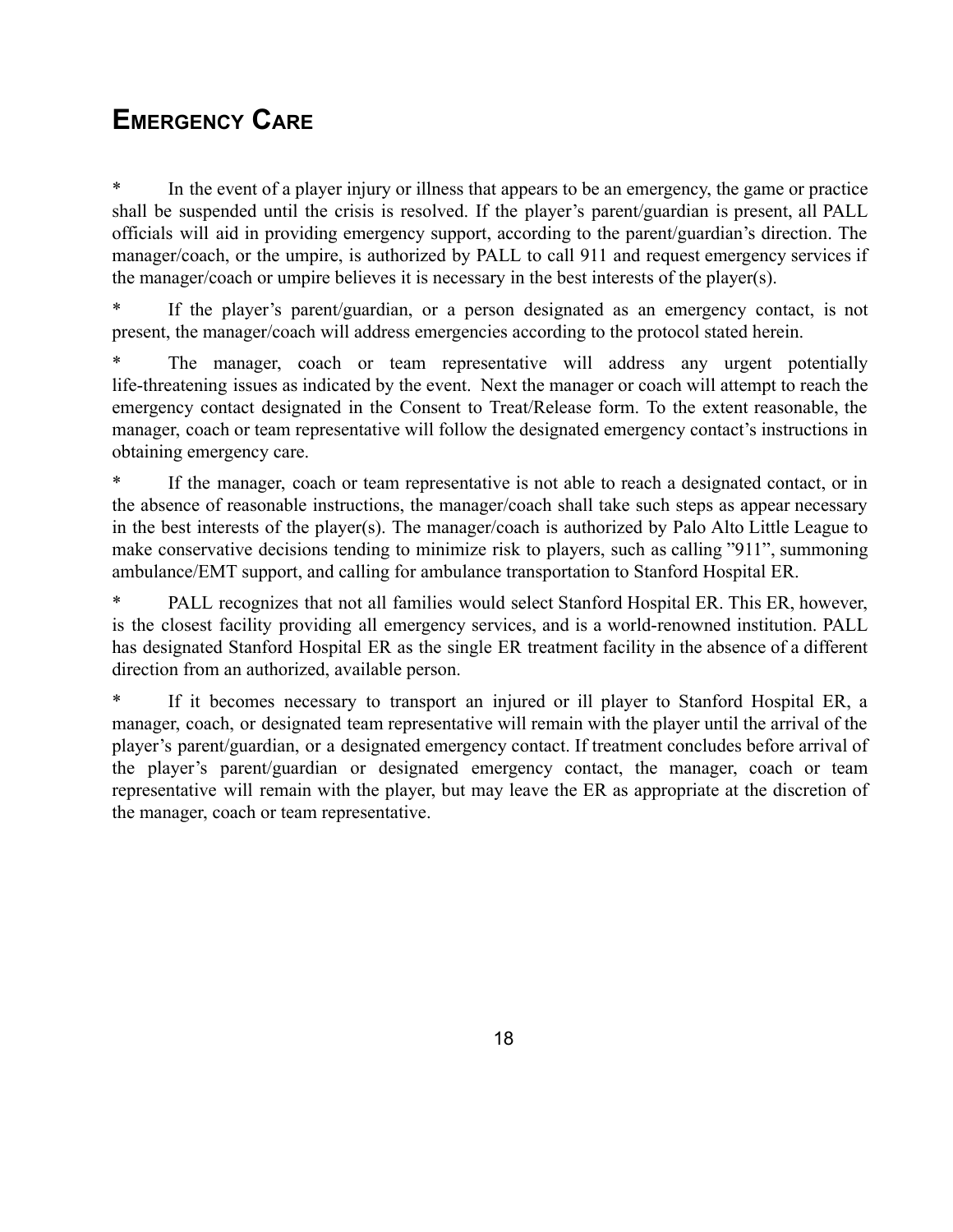# <span id="page-18-0"></span>**HEAD INJURIES**

1. A youth athlete who is suspected of sustaining a concussion or head injury must be removed from play – "when in doubt, sit them out"

2. A youth athlete who has been removed from play must receive written clearance from a licensed health care provider prior to returning to play

3. PALL is providing HitCheck, a concussion assessment app for mobile phones for every team to better support rapid diagnosis of possible concussions.

### <span id="page-18-1"></span>WHAT Is A CONCUSSION?

A concussion is an injury that changes how the cells in the brain normally work. A concussion is caused by a blow to the head or body that causes the brain to move rapidly inside the skull. Even a "ding," "getting your bell rung," or what seems to be a mild bump or blow to the head can be serious. Concussions can also result from a fall or from players colliding with each other or with obstacles, such as a goalpost, even if they do not directly hit their head.

Watch for the following two things among your athletes:

1. A forceful blow to the head or body that results in rapid movement of the head. -and-

2. Any change in the athlete's behavior, thinking, or physical functioning. (See the signs and symptoms of concussion.)

### <span id="page-18-2"></span>PREVENTION AND PREPARATION

As a coach, you can play a key role in preventing concussions and responding to them properly when they occur. Here are some steps you can take to ensure the best outcome for your athletes and the team:

Teach athletes and parents that it's dangerous to play with a concussion. Sometimes players and parents wrongly believe that it shows strength and courage to play injured. Discourage others from pressuring injured athletes to play. Don't let athletes persuade you that they're "just fine" after they have sustained any bump or blow to the head. Ask if players have ever had a concussion.

A repeat concussion that occurs before the brain recovers from the first—usually within a short period of time (hours, days, or weeks)—can slow recovery or increase the likelihood of having long-term problems. In rare cases, repeat concussions can result in brain swelling, permanent brain damage, and even death. This more serious condition is called second impact syndrome.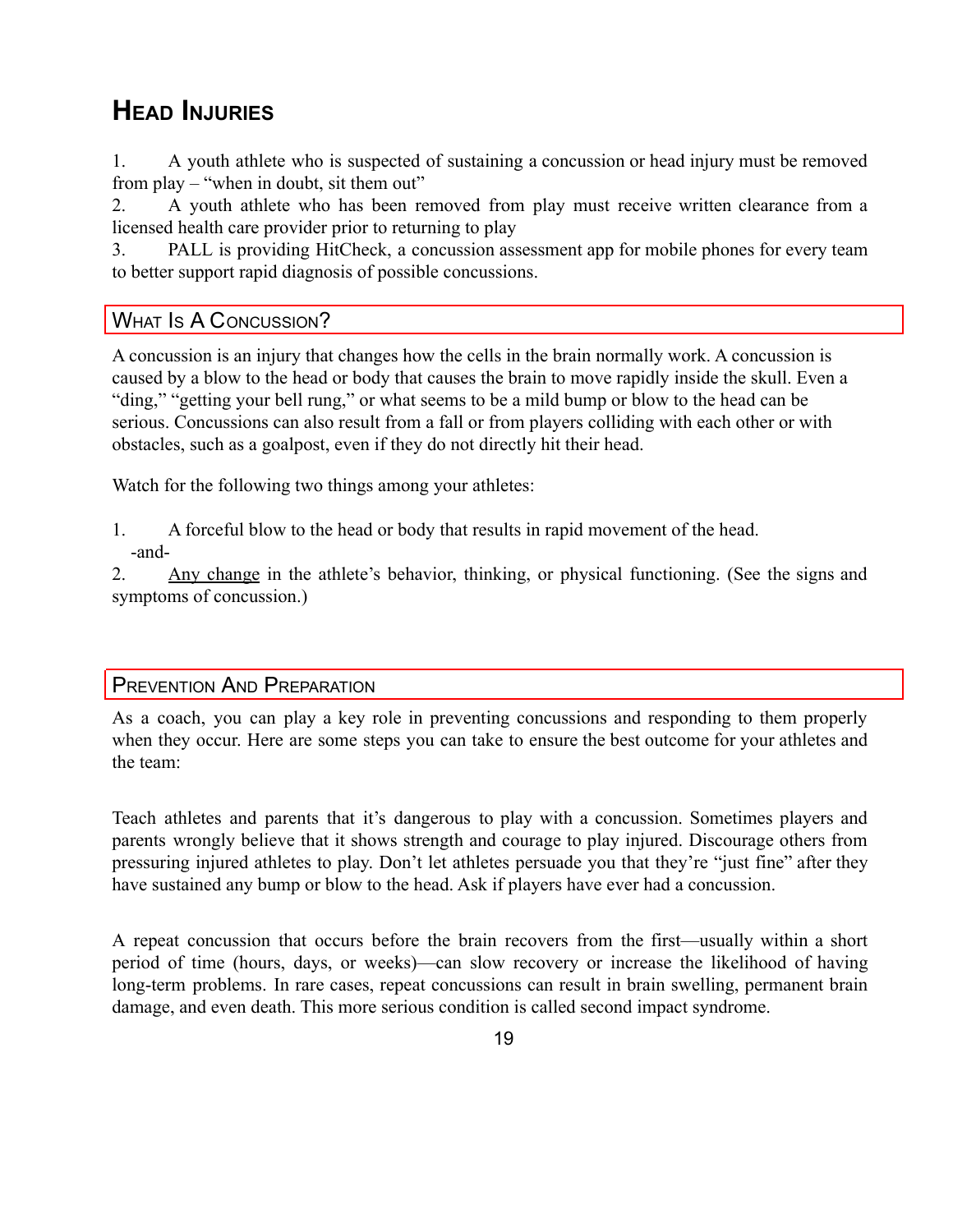Keep athletes with known or suspected concussion from play until they have been evaluated and given permission to return to play by a healthcare professional with experience in evaluating for concussion. Remind your athletes: "It's better to miss one game than the whole season."

## <span id="page-19-0"></span>WHAT SHOULD A COACH DO WHEN A CONCUSSION IS SUSPECTED?

- 1. Remove the athlete from play.
- 2. Evaluate the player using HitCheck.
- 3. Keep the player out of the game if a concussion is suspected.

4. Contact parent/guardian and advise the athlete be evaluated right away by an appropriate health care professional.

5. Do not try to judge the severity of the injury yourself. Health care professionals have a number of methods that they can use to assess the severity of concussions. As a coach, recording the following information can help health care professionals in assessing the athlete after the injury:

- Cause of the injury and force of the hit or blow to the head
- Any loss of consciousness (passed out/knocked out) and if so, for how long
- Any memory loss immediately following the injury
- Any seizures immediately following the injury
- Number of previous concussions (if any)

6. Allow the athlete to return to play only with written permission from a health care professional with experience in evaluating for concussion. Prevent common long-term problems and the rare second impact syndrome by delaying the athlete's return to the activity until the player receives appropriate medical evaluation and approval for return to play.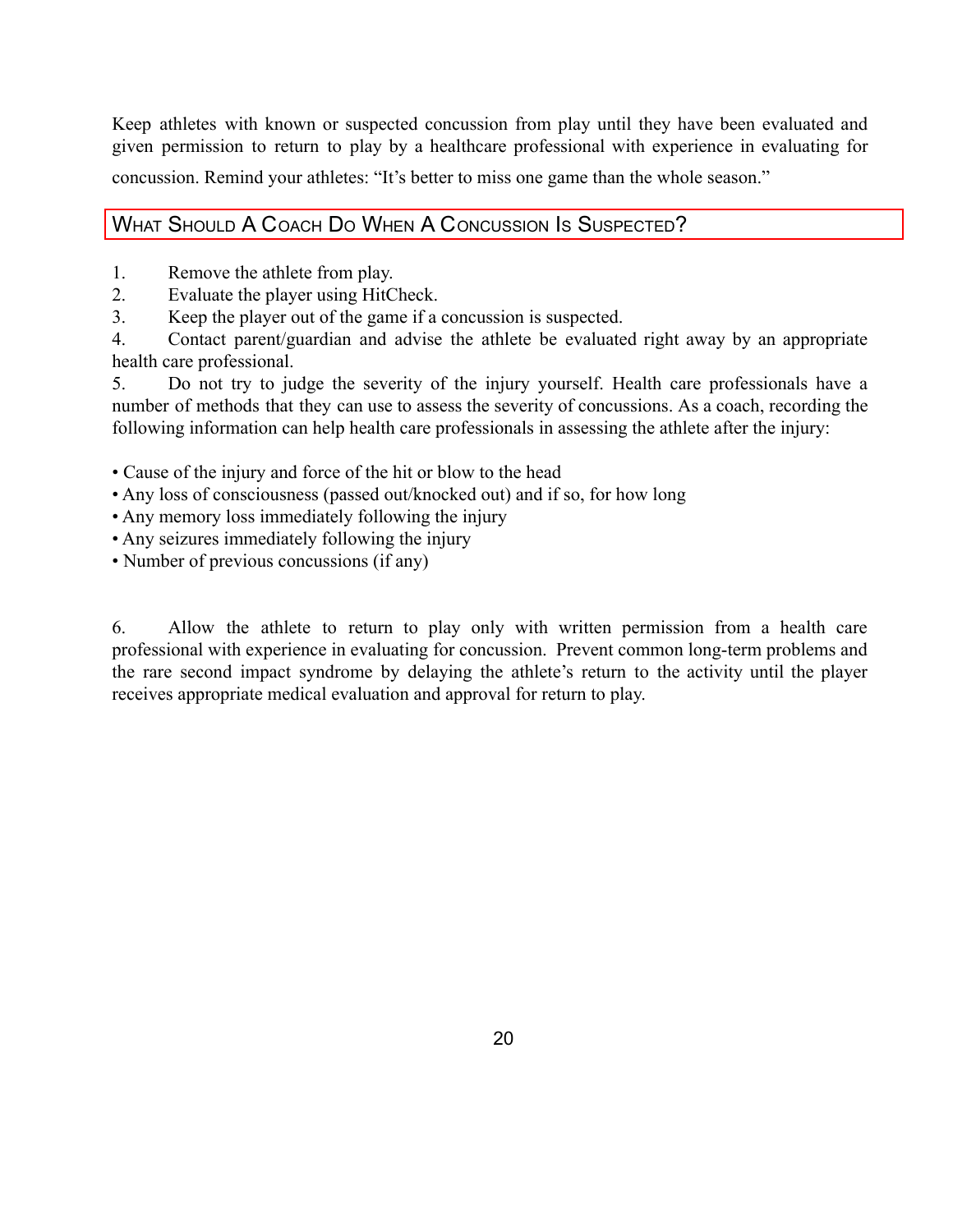# <span id="page-20-0"></span>**GENERAL HEALTH**

#### <span id="page-20-1"></span>PHYSICAL CONCERNS -

Parents/guardians of players with special conditions or needs must ensure that the team's manager/coaches are aware of any such conditions or needs. PALL provides a registration form permitting you to describe any conditions or needs of which the manager/coaches for your child's team should be aware.

### <span id="page-20-2"></span>MEDICAL APPROVAL AND RELEASE –

Every player must have on file with the team a completed and signed "Consent to Treat/Release" form, provided by Palo Alto Little League. A copy of the form is available from the website.

A manager/coach from each team, or a designated team representative, must maintain a copy of a completed and signed form for each player on the team. The forms must be available at each practice and game, and scheduled Little League event in which the team is participating, in the event that there is an emergency requiring use.

### <span id="page-20-3"></span>COMMUNICABLE DISEASE PROCEDURES –

While the risk of one participant infecting another during league activities is small, there is a remote risk other blood borne infectious disease can be transmitted. Managers and coaches should anticipate such a situation to arise during practice or games and gloves are provided in the safety kit issued to each team. Procedures for reducing the potential for transmission of infectious agents should include, but not limited to the following:

Bleeding must be stopped, the open wound covered and if there is any excess amount of blood on the uniform, it must be changed before an athlete may participate.

• Gloves or other precautions should be used to prevent skin and mucous membrane exposure when contact with blood or other body fluids is anticipated.

• Immediately wash hands and other skin surfaces if contaminated (in contact) with blood or other body fluids. Wash hands immediately after removing gloves.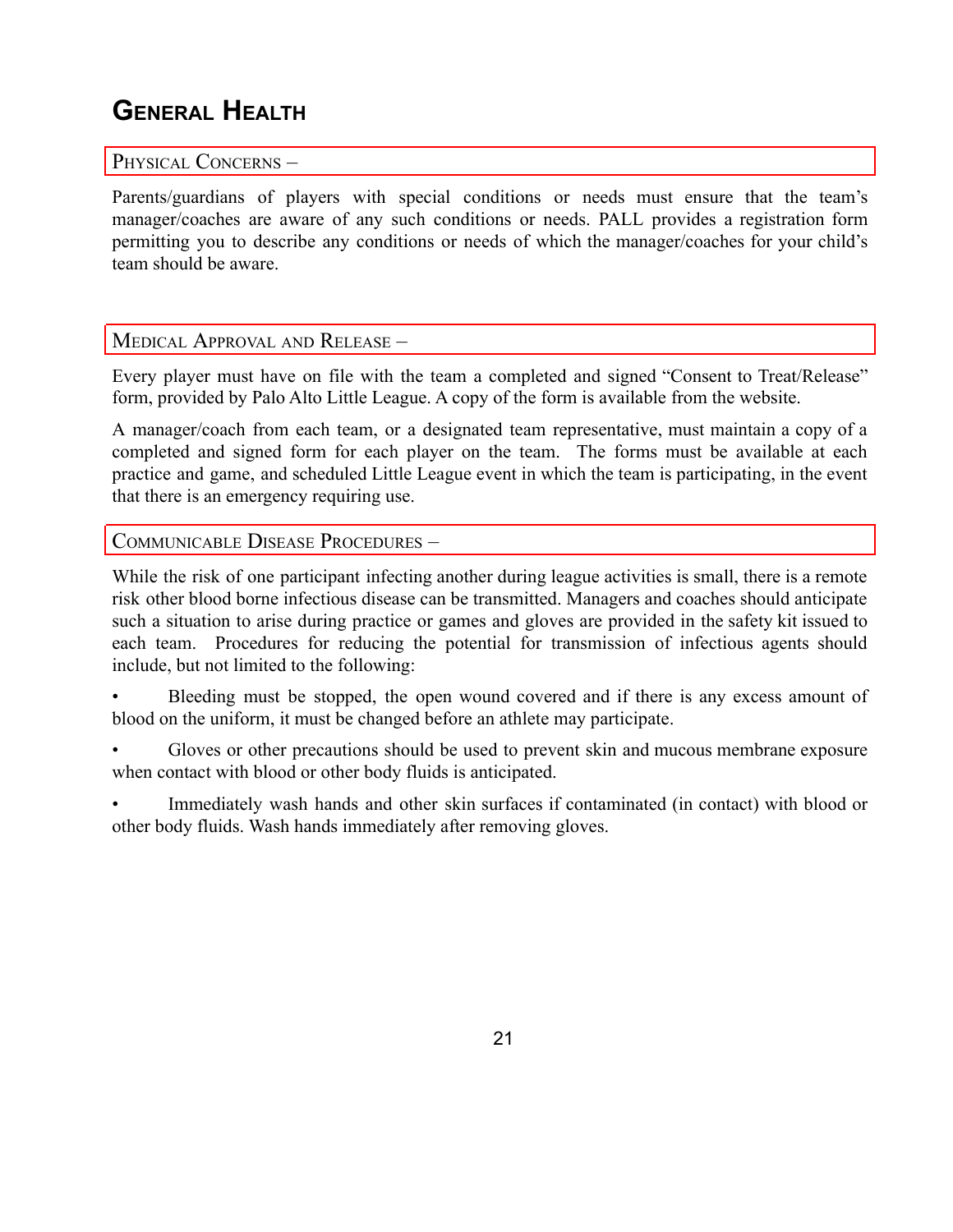# <span id="page-21-0"></span>**BASIC FUNDAMENTAL TRAINING AND SAFETY CLINIC FOR MANAGERS/COACHES & PLAYERS**

In order to ensure that PALL Coaches and Managers are well prepared for the task of coaching little league baseball/softball they are required to attend both instructional clinics including safety offered internally or in district around the start of practice in March. These clinics provide instruction on proper warm-up exercises, basic first aid, injury prevention and head injuries, coaching techniques, and instructional methods to teach proper hitting, throwing and catching mechanics.

For 2022, we will provide AED and CPR training via SmartBaseball as an option for coaches/ managers who are interested, as well as information on concussion testing.

# <span id="page-21-1"></span>**LIGHTNING PROCEDURES**

When lightning is seen/heard anywhere near the vicinity of the field:

- Stop Game/Practice immediately
- Stay away from metal backstop, fencing, bleachers (including dugouts)
- Wait for an official Umpire decision on whether or not to continue the game or coach determination to continue practice.
- Websites to check for assistance:
- **[NOAA Lightning Safety](https://www.weather.gov/safety/lightning-safety)**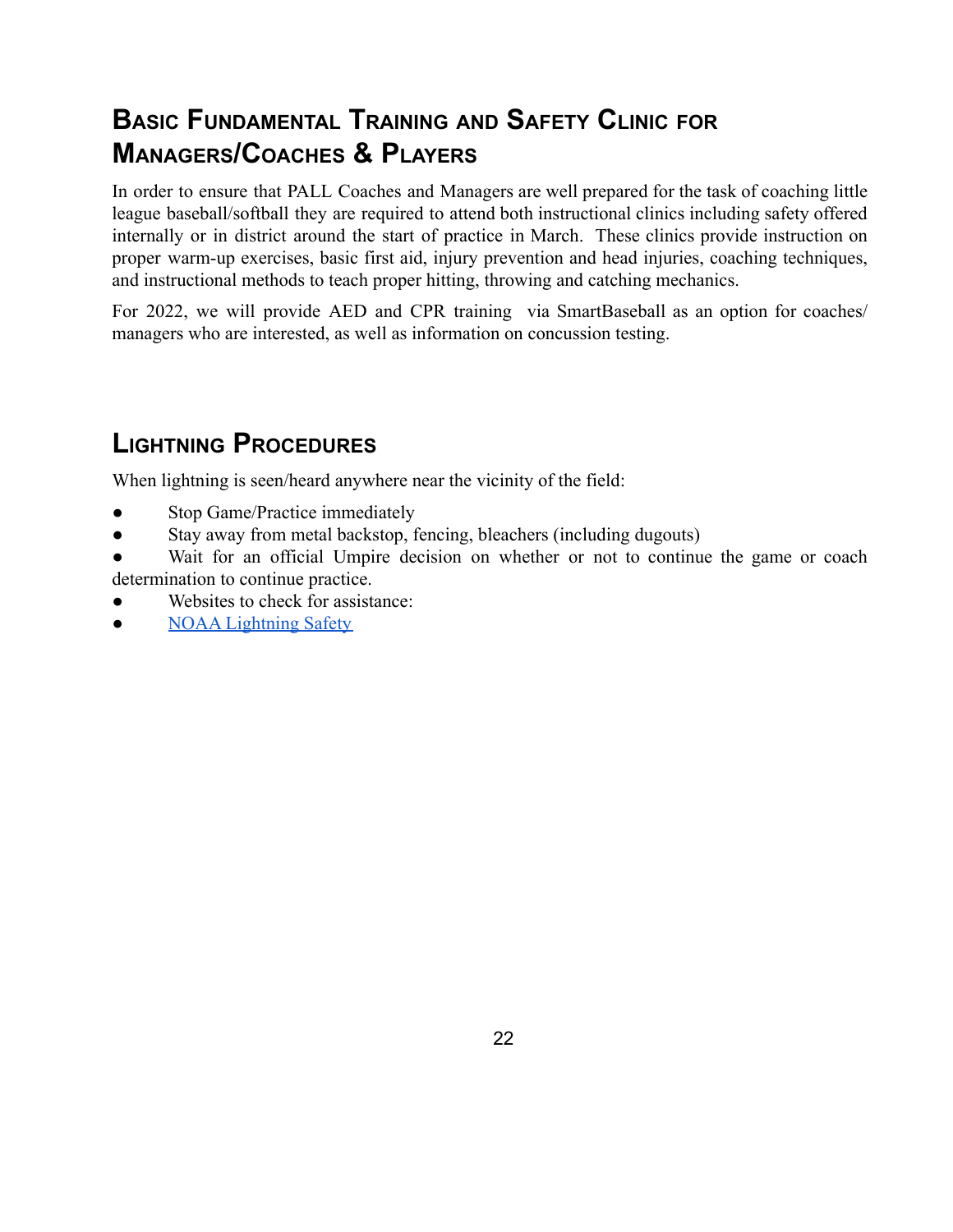# <span id="page-22-0"></span>**ANNUAL FACILITY SURVEY**

Little League International provides a "Facility Survey" with a checklist guiding an annual inspection of ball fields, school yards, and parks used for Little League games and practices. PALL has completed that Survey. Because conditions may change over the course of a season, please contact the Safety Officer at  $safety(\partial pabaseball.org)$  if you observe an unsafe condition.

Middlefield Ballpark is owned by PALL, and PALL has the right and responsibility to maintain this beautiful facility. In addition, as of 2007 PALL has taken on operational responsibility for maintaining the portion of Hoover Park used for Little League games. For these facilities, PALL performs additional inspections: Prior to the beginning of each season, the Facility Manager inspects each storage shed and box to ensure proper storage conditions and that equipment and supplies are in good repair.

#### Field Inspections

Prior to each practice, a manager or coach should inspect the field for obvious hazards, such as soccer equipment or other items left on the field, animal waste, etc., or holes and erosion creating a hazard.

#### Concession Stand

For the Spring 2022 Season, subject to county COVID guidelines regarding Youth Sports, PALL is fortunate to have the Sandborn family providing concessions at Middlefield Ballpark. The contract with the Sandborn's requires that the concession stands meet all Code requirements, including:

#### Food Handling

All concession stands shall provide one of the following for cleansing hands:

- Running water, hand soap and paper towels.
- "Dry" or gel soap for cleansing hands without running water. Concession volunteers will be instructed to wash hands prior to beginning shift. Appropriate tissues and gloves shall be provided, and all unpackaged foods shall be handled using such skin barriers.

#### Food Storage

Perishable foods shall be stored in the refrigerator, and disposed at the perish date. Perishable foods shall not be re-prepared (cheese for nachos, hot dogs etc. should be disposed if heated and not sold).

#### Concession Stand Safety

A fully stocked First Aid kit and fire extinguisher shall be provided in each concession stand along with a poster on treating a choking victim.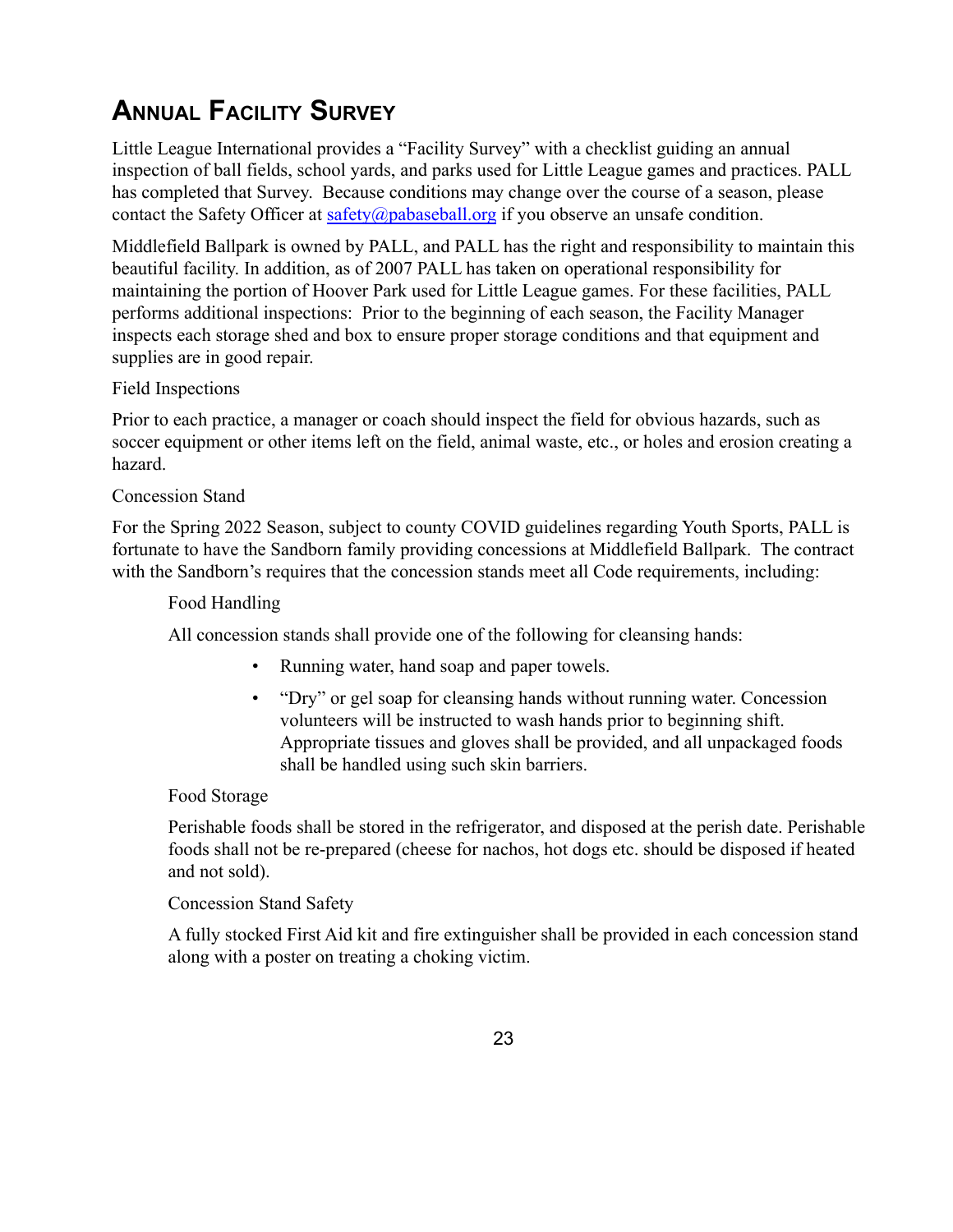# <span id="page-23-0"></span>Palo Alto Little League 2022 COVID-19 Health & Safety

For the 2022 Season, PALL has implemented specific Guidelines and requirements to address the risks related to COVID-19. While many COVID-19 covid restrictions have been rescinded at the county and state level, Santa Clara County is still more restrictive than the state. As such, while much of our COVID -19 policy from 2021 has been relaxed, policies that reenforce good health and hygiene policy will remain. The below reflects the current Guidelines at the time of this report. These Guidelines may be updated from time to time in order to address the current local, state, and federal guidelines. Please be sure to review the Guidelines on our website ([https://www.pabaseball.org/health-and-safety/\)](https://www.pabaseball.org/health-and-safety/) to ensure that you are following the most current version.

Last modified 1/17/2022

# <span id="page-23-1"></span>**GENERAL REQUIREMENTS & RESTRICTIONS**

The following restrictions and requirements apply to any and all Palo Alto Little League events:

### <span id="page-23-2"></span>BEFORE DEPARTING FOR ANY LITTLE LEAGUE EVENT

- All individuals must measure their body temperature prior to participating or attending any Little League activity. An individual with any of the following symptoms/conditions cannot attend a Little League activity until evaluated by a medical provider and given clearance to do so:
	- 1. Active COVID-19 infection
	- 2. Known contact with an individual testing positive for COVID-19 within the past 14 days
	- 3. Any of the following within the previous 3 days:
		- o Fever greater than 100.0 degrees Fahrenheit or chills
		- o Cough
		- o Shortness of breath or difficulty breathing
		- o Fatigue
		- o Muscle or body aches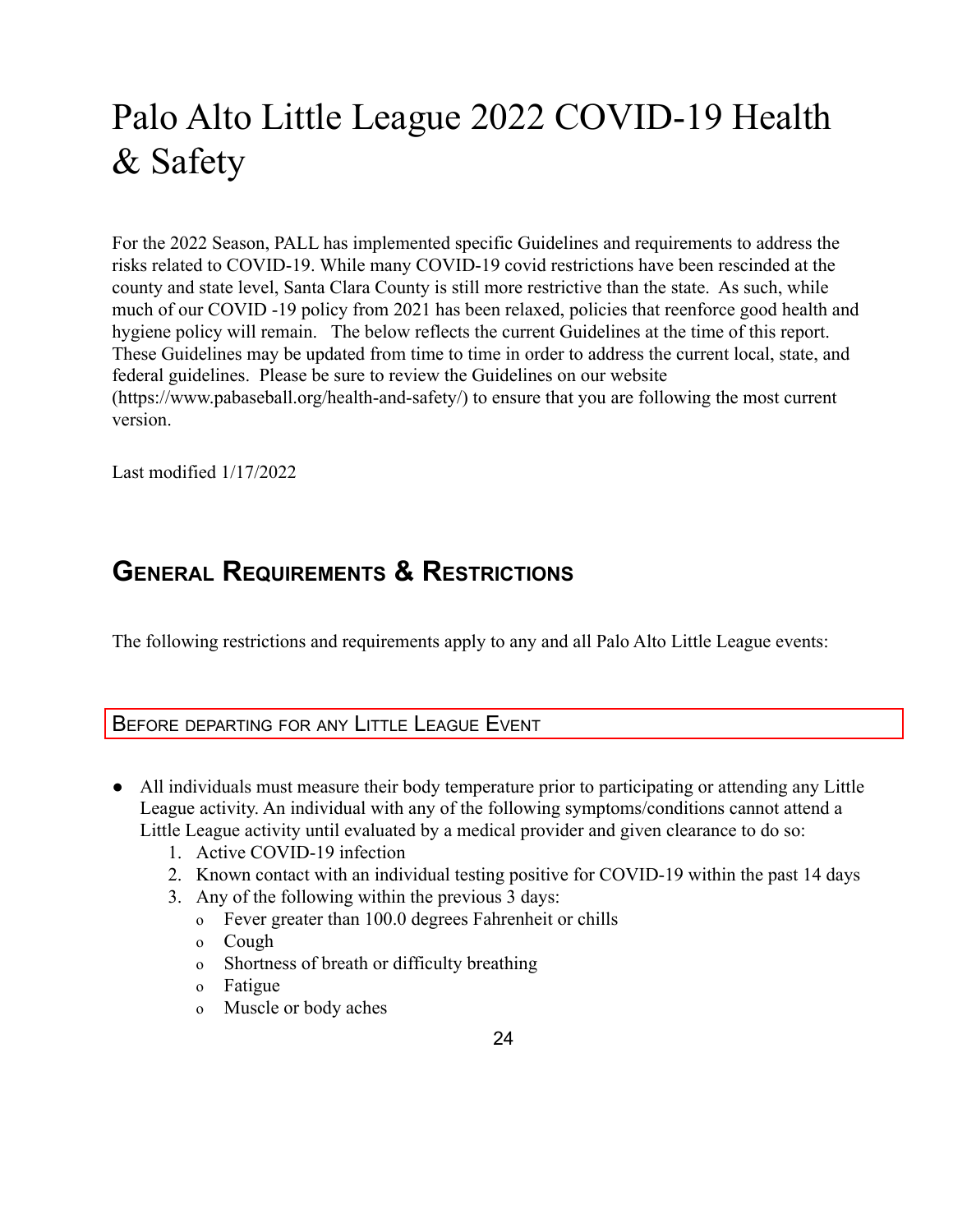- o Headache
- o New loss of taste or smell
- o Sore throat
- o Congestion or runny nose
- o Nausea or vomiting
- o Diarrhea
- Any individual, including players, with higher risk [for severe illness](https://www.cdc.gov/coronavirus/2019-ncov/need-extra-precautions/index.html) or with a serious underlying medical or respiratory condition, or any individual living with a high-risk individual, should only attend Little League activities with permission from a medical professional and should ensure the strictest adherence to safety guidelines, such as those regarding face coverings, distancing, and hand washing. Such groups include:
	- o Those with a serious underlying medical condition, including heart disease, morbid obesity, diabetes, lung disease, an immunocompromised status, chronic kidney disease, and others [discussed here](https://www.cdc.gov/coronavirus/2019-ncov/need-extra-precautions/people-with-medical-conditions.html)
	- o Those currently residing in a nursing home or long-term care facility
	- o Those over 65 years old
- Parents must keep TeamSnap's "Availability" feature accurate and up-to-date for their player(s) for all scheduled events. Palo Alto Little League is required to keep per-event attendance records as a means of facilitating contact tracing in the event of potential exposure. A designated team manager or coach will confirm player attendance using TeamSnap after each event.
- All players, coaches, volunteers, independent contractors, and spectators should wash or disinfect their hands before leaving to attend any Little League activity.

### <span id="page-24-0"></span>PARTICIPATING AT ANY LITTLE LEAGUE EVENT

- A team manager, acting manager, or league official, has discretion to remove from activity, separate, and request parent/guardian pick up for any player showing any of the symptoms listed above or who, despite reminders, is not following the health and safety guidelines described in this document.
- Participants' immediate household members may observe a Little League event but only as needed for age-appropriate supervision.
- All players, coaches, volunteers, independent contractors, and spectators must practice social distancing of at least six feet wherever possible from individuals not residing within their household. For situations when players are engaging in the sports activity, see below for more information.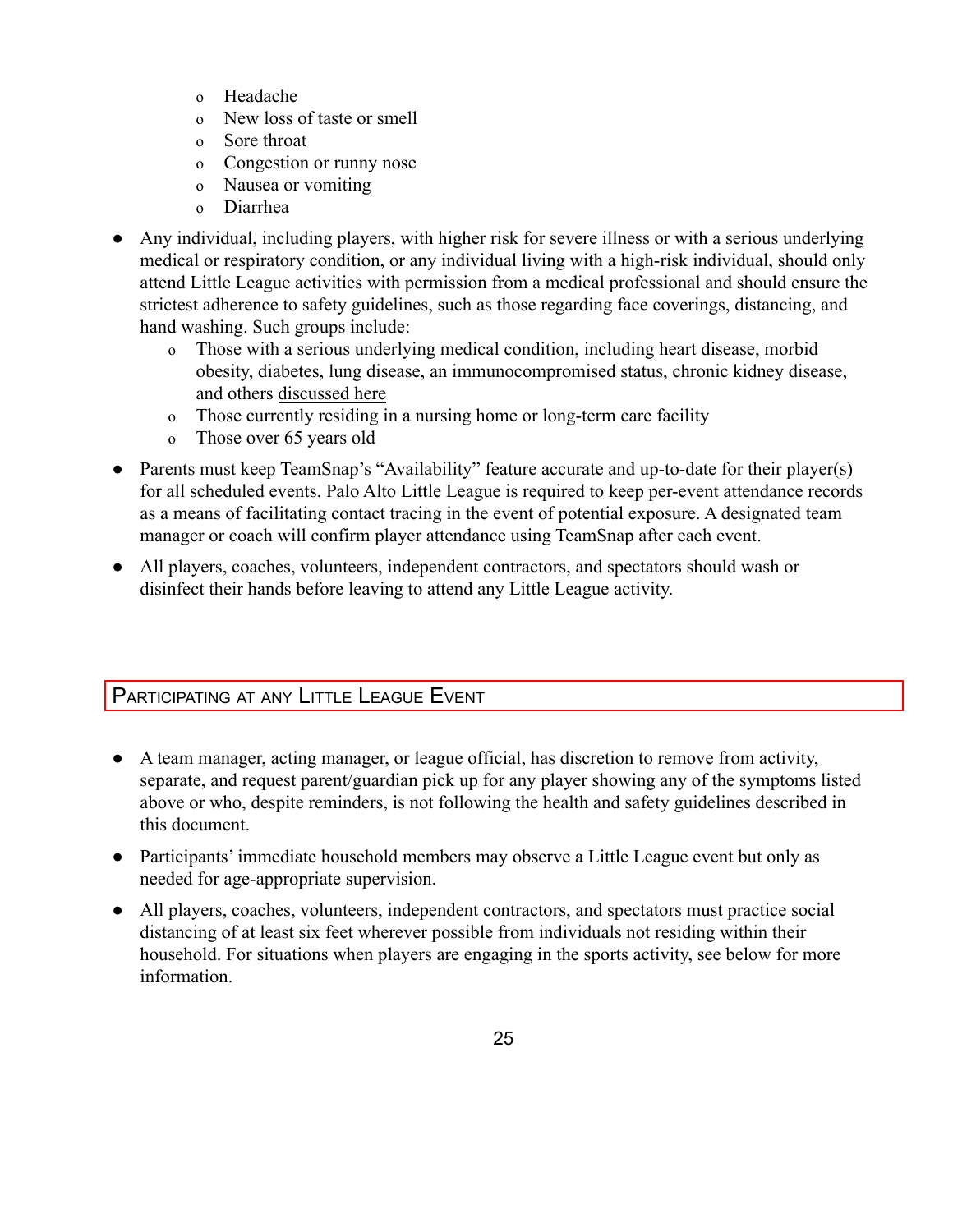- Players and coaches must take measures to prevent all but the essential contact necessary to participate in practice and play. This includes refraining from and prohibiting handshakes, high fives, fist/elbow bumps, chest bumps, group celebrations, etc.
- All adults picking up or dropping off players must wear [face coverings](https://www.cdc.gov/coronavirus/2019-ncov/prevent-getting-sick/about-face-coverings.html).
- All managers/coaches, volunteers, umpires, spectators, etc. must wear <u>[face coverings](https://www.cdc.gov/coronavirus/2019-ncov/prevent-getting-sick/about-face-coverings.html)</u> at all times.
- All players age 9 or older must wear [face coverings](https://www.cdc.gov/coronavirus/2019-ncov/prevent-getting-sick/about-face-coverings.html) at all times while participating in a Little League event. Players who are unable to wear a face covering for a medical or disability-related reason are exempt from this requirement. Face coverings are recommended whenever possible for players younger than 9.
- Face coverings should not be placed on young children under age 2, anyone who has trouble breathing, or is unconscious, incapacitated or otherwise unable to remove the mask without assistance.
- No shared or team beverages, snacks, or food of any kind are allowed. Players should bring individual, pre-packaged food, if needed.
- Players, managers/coaches, and umpires should bring their own personal drinks to all team activities. Drinks should be labeled with the person's name.
- Players should not wear protective medical gloves on the field during play.
- Players must have their own personal equipment: batting helmet, glove, batting gloves, etc.; this type of personal equipment may not be shared.
- It may not be practical for some pieces of necessary equipment (e.g., bats, catcher's gear) to be obtained by every individual. When it is necessary to share equipment that does not come into contact with the head or face (e.g., bats), participants must use hand sanitizer that contains at least 60 percent alcohol before and after each use. For equipment that does come into contact with the head or face (e.g., catcher's helmets), all surfaces of the equipment must be cleaned first and then disinfected with an EPA-approved disinfectant against coronaviruses and allowed sufficient time to dry before being used by another player.

### <span id="page-25-0"></span>AT HOME (RECOMMENDED)

- Player's equipment (e.g. bags, helmets, bats, gloves, etc.) should be cleaned and disinfected after each use by a parent/guardian/caretaker, where applicable. If surfaces are visibly soiled or dirty, they should be cleaned with a detergent or soap and water prior to disinfection.
- Individuals disinfecting equipment are encouraged to use gloves while using disinfectants and follow the manufacturer's directions for use. All disinfectants should be stored properly, in a safe area, out of reach of children.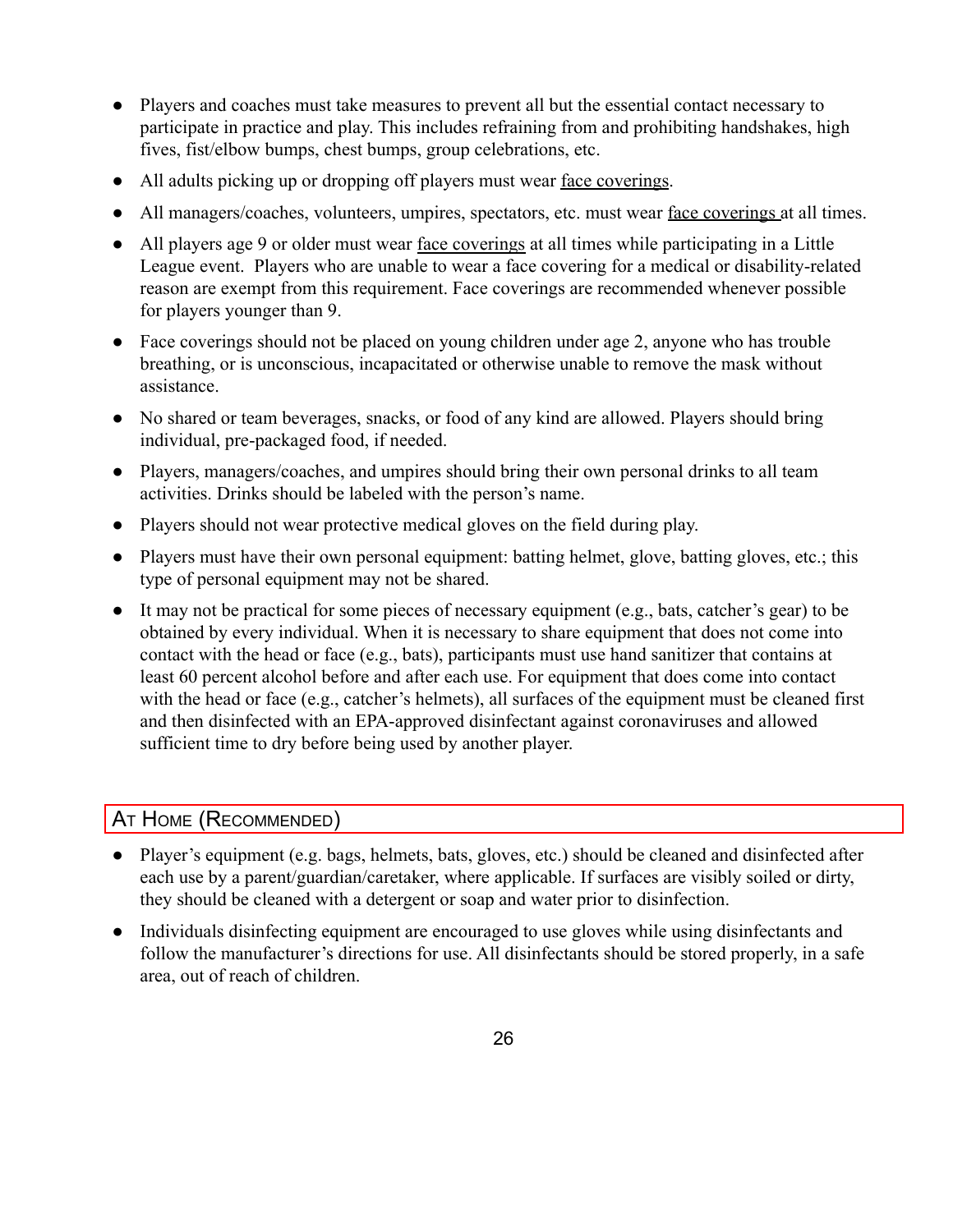● Players should wash hands/shower immediately upon returning home. Player clothes/uniforms should be laundered.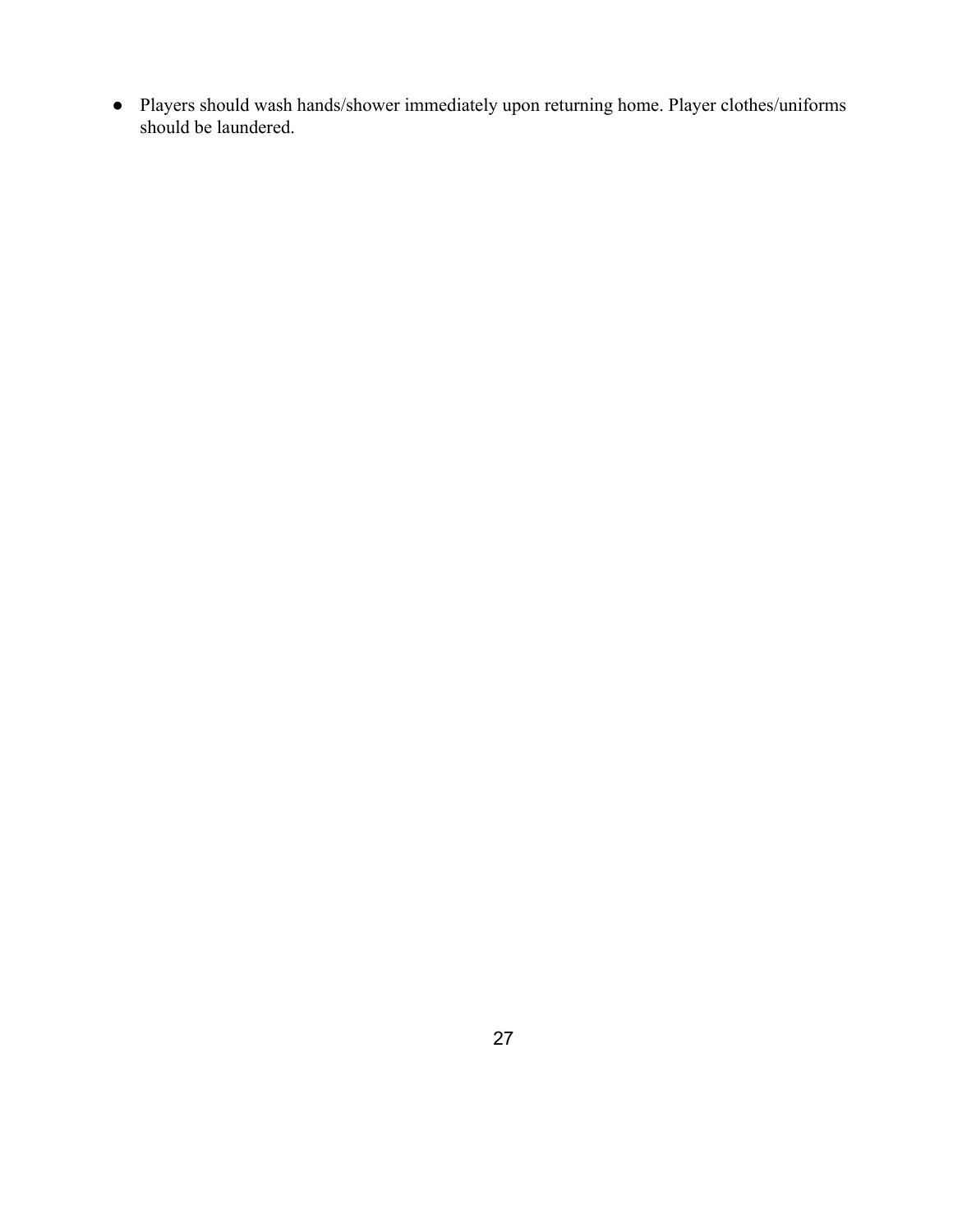# <span id="page-27-0"></span>**GENERAL HEALTH RECOMMENDATIONS TO IMPROVE PERSONAL PROTECTION**

<span id="page-27-1"></span>Wash Your Hands Often:

- Wash your hands often with soap and water for at least 20 seconds, especially after you have been in a public place, or after blowing your nose, coughing, sneezing, using the restroom, or before/after eating.
- If soap and water are not readily available, use a hand sanitizer that contains at least 60 percent alcohol. Cover all surfaces of your hands and rub them together until they feel dry.
- Avoid touching your eyes, nose, mouth, or face covering. Wash or sanitize your hands if you do so.
- Players/coaches/spectators are encouraged to bring their own hand sanitizer for personal use.

Cover Your Mouth and Nose with a Face Covering When Around Others:

- You could spread COVID-19 to others even if you do not feel sick.
- Everyone should wear a face covering when they have to go out in public, for example in public areas around your Little League fields and parks.
- Face coverings should not be placed on young children under age 2, anyone who has trouble breathing, or is unconscious, incapacitated or otherwise unable to remove the mask without assistance.
- The face covering is meant primarily to protect other people in case you are infected.
- Do NOT use a [facemask meant for a healthcare worker,](https://www.cdc.gov/coronavirus/2019-ncov/prevent-getting-sick/about-face-coverings.html) as it is important that these facemasks are available for those professionals needing that personal protective equipment.
- Continue to keep at least six feet between yourself and others. The face covering is not a substitute for social distancing.

<span id="page-27-2"></span>Cover Coughs and Sneezes:

- If you are in a private setting and do not have on your face covering, remember to always cover your mouth and nose with a tissue when you cough or sneeze or use the inside of your elbow.
- Throw used tissues in the trash immediately.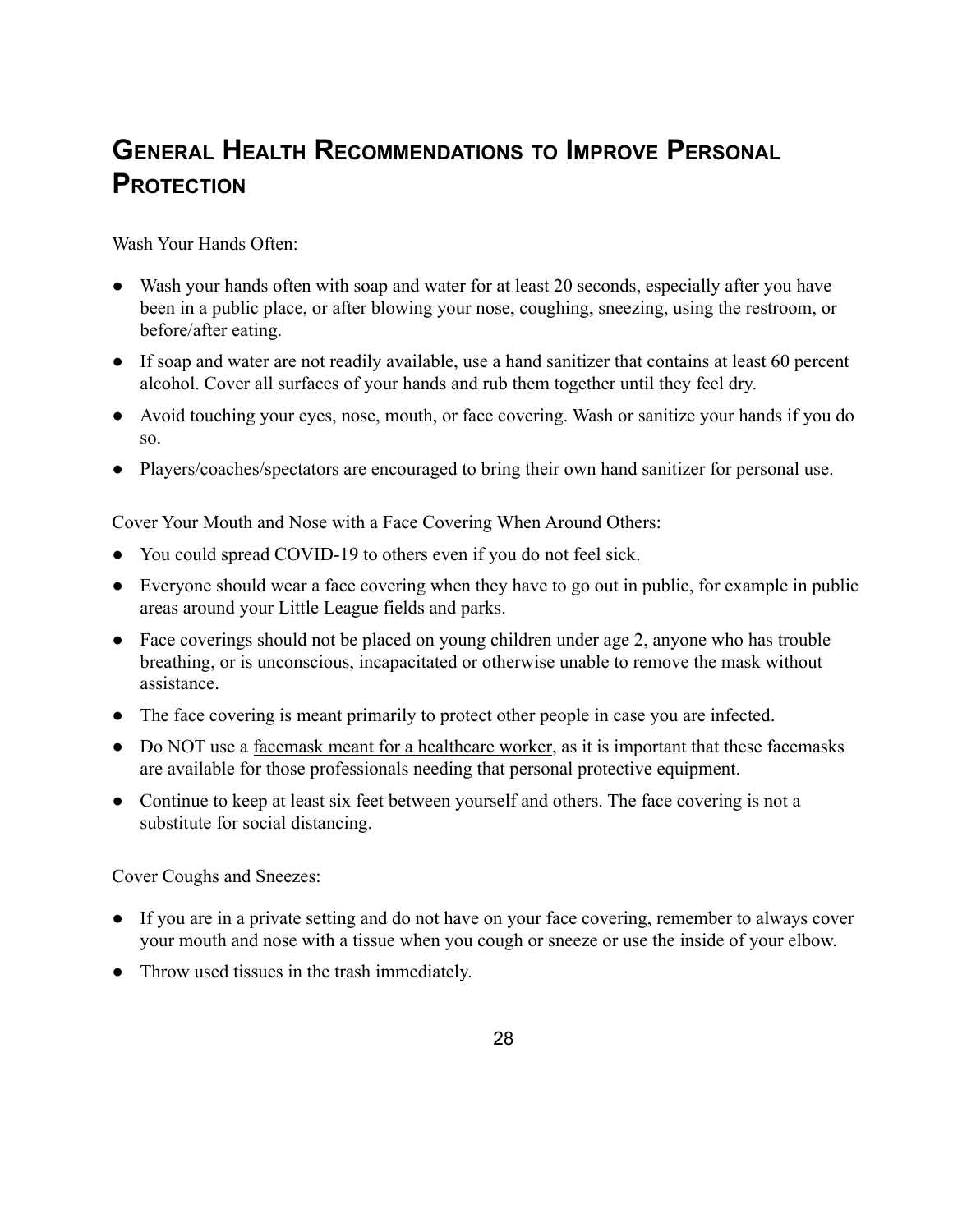• Immediately wash your hands with soap and water for at least 20 seconds. If soap and water are not readily available, clean your hands with a hand sanitizer that contains at least 60 percent alcohol.

All players and coaches should practice good general health habits, including maintenance of adequate hydration, consumption of a varied, vitamin-rich diet with sufficient vegetables and fruits, and getting adequate sleep.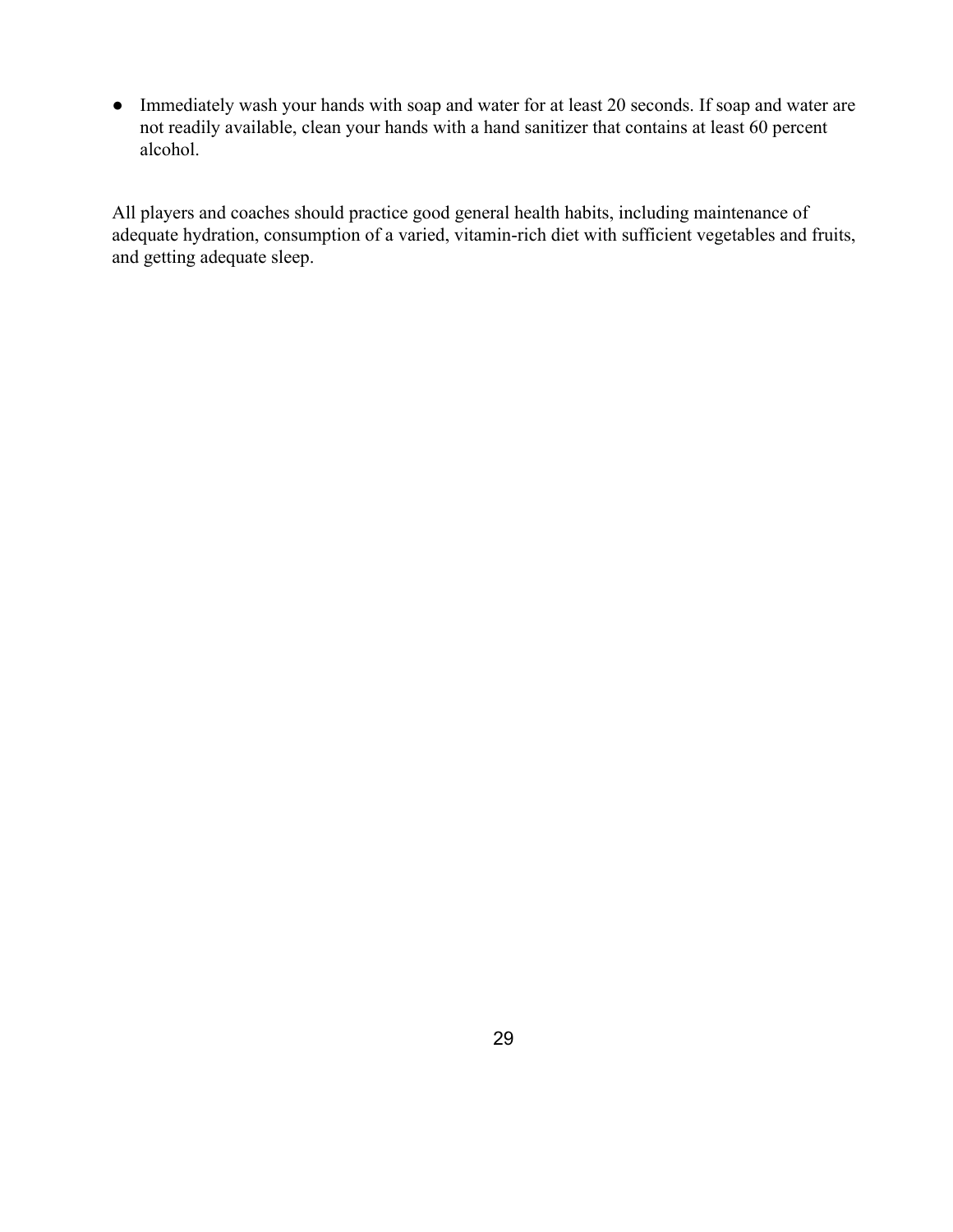# <span id="page-29-0"></span>**References**

<https://www.sccgov.org/sites/covid19/Pages/public-health-orders.aspx>

[https://www.sccgov.org/sites/covid19/Pages/mandatory-directives-youth-and-adult-recreational-athletic-activi](https://www.sccgov.org/sites/covid19/Pages/mandatory-directives-youth-and-adult-recreational-athletic-activities.aspx) [ties.aspx](https://www.sccgov.org/sites/covid19/Pages/mandatory-directives-youth-and-adult-recreational-athletic-activities.aspx)

<https://www.sccgov.org/sites/covid19/Pages/mandatory-directives-gatherings.aspx>

<https://covid19.ca.gov/safer-economy/>

<https://www.cdph.ca.gov/Programs/CID/DCDC/Pages/COVID-19/outdoor-indoor-recreational-sports.aspx> [https://www.cdph.ca.gov/Programs/CID/DCDC/CDPH%20Document%20Library/COVID-19/Guidance-for-F](https://www.cdph.ca.gov/Programs/CID/DCDC/CDPH%20Document%20Library/COVID-19/Guidance-for-Face-Coverings_06-18-2020.pdf) [ace-Coverings\\_06-18-2020.pdf](https://www.cdph.ca.gov/Programs/CID/DCDC/CDPH%20Document%20Library/COVID-19/Guidance-for-Face-Coverings_06-18-2020.pdf)

<https://www.cdc.gov/coronavirus/2019-ncov/community/schools-childcare/symptom-screening.html> <https://www.cdc.gov/coronavirus/2019-ncov/community/schools-childcare/guidance-for-childcare.html> <https://www.cdc.gov/coronavirus/2019-ncov/prevent-getting-sick/about-face-coverings.html>

[https://www.littleleague.org/player-safety/coronavirus-update/season-resumption-guide/best-practices/organiz](https://www.littleleague.org/player-safety/coronavirus-update/season-resumption-guide/best-practices/organizing-playing-watching-games/) [ing-playing-watching-games/](https://www.littleleague.org/player-safety/coronavirus-update/season-resumption-guide/best-practices/organizing-playing-watching-games/)